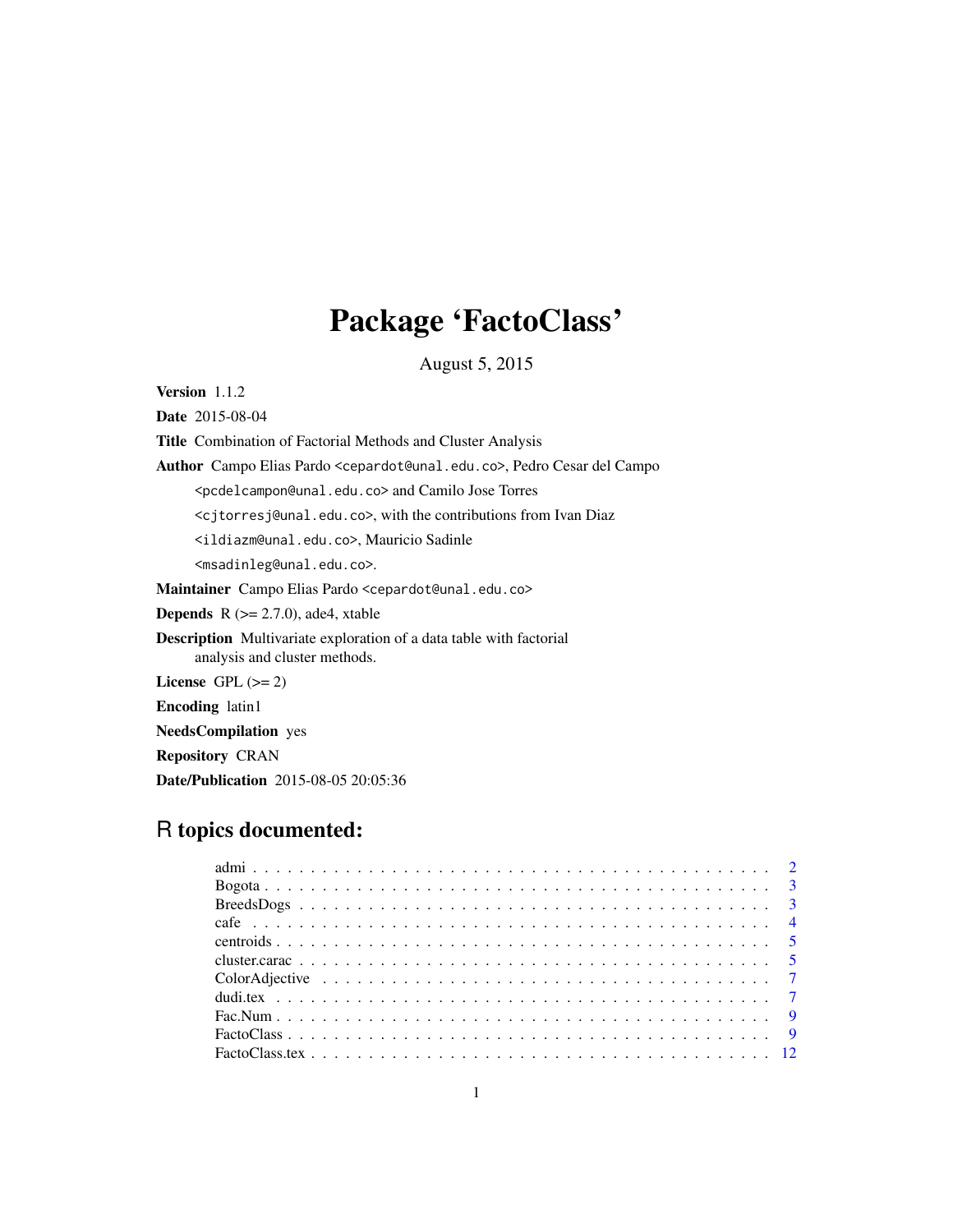#### <span id="page-1-0"></span> $2 \cos \theta$  admits a set of  $\theta$  and  $\theta$  and  $\theta$  admits a set of  $\theta$  and  $\theta$  admits a set of  $\theta$  and  $\theta$  and  $\theta$  and  $\theta$  and  $\theta$  and  $\theta$  and  $\theta$  and  $\theta$  and  $\theta$  and  $\theta$  and  $\theta$  and  $\theta$  and  $\theta$  and  $\theta$  and  $\$

| Index |  |  |  |
|-------|--|--|--|

admi *Admitted students to the seven careers of the Science Faculty*

#### Description

Score obtained by each of the 445 students admitted to the seven careers of the Facultad de Ciencias of the Universidad Nacional de Colombia Bogota to the first semester of 2013, and some socio demographic information:

carr a factor with the careers as its levels

mate,cien,soci,text,imag score achieved in each of the areas of the admission exam

exam total score of the admission exam

gene gender of the admitted

estr socioeconomic stratum in 3 categories

orig geographic origin of the admitted

edad age of the admitted in categories

niLE if the admitted requires nivelation in language

niMa if the admitted requires nivelation in mathematics

estr socioeconomic stratum in 7 categories

age age of the admitted in years

# Usage

data(admi)

# Format

Object of class data.frame with 445 rows and 15 columns.

# Source

SIA: Academic Information System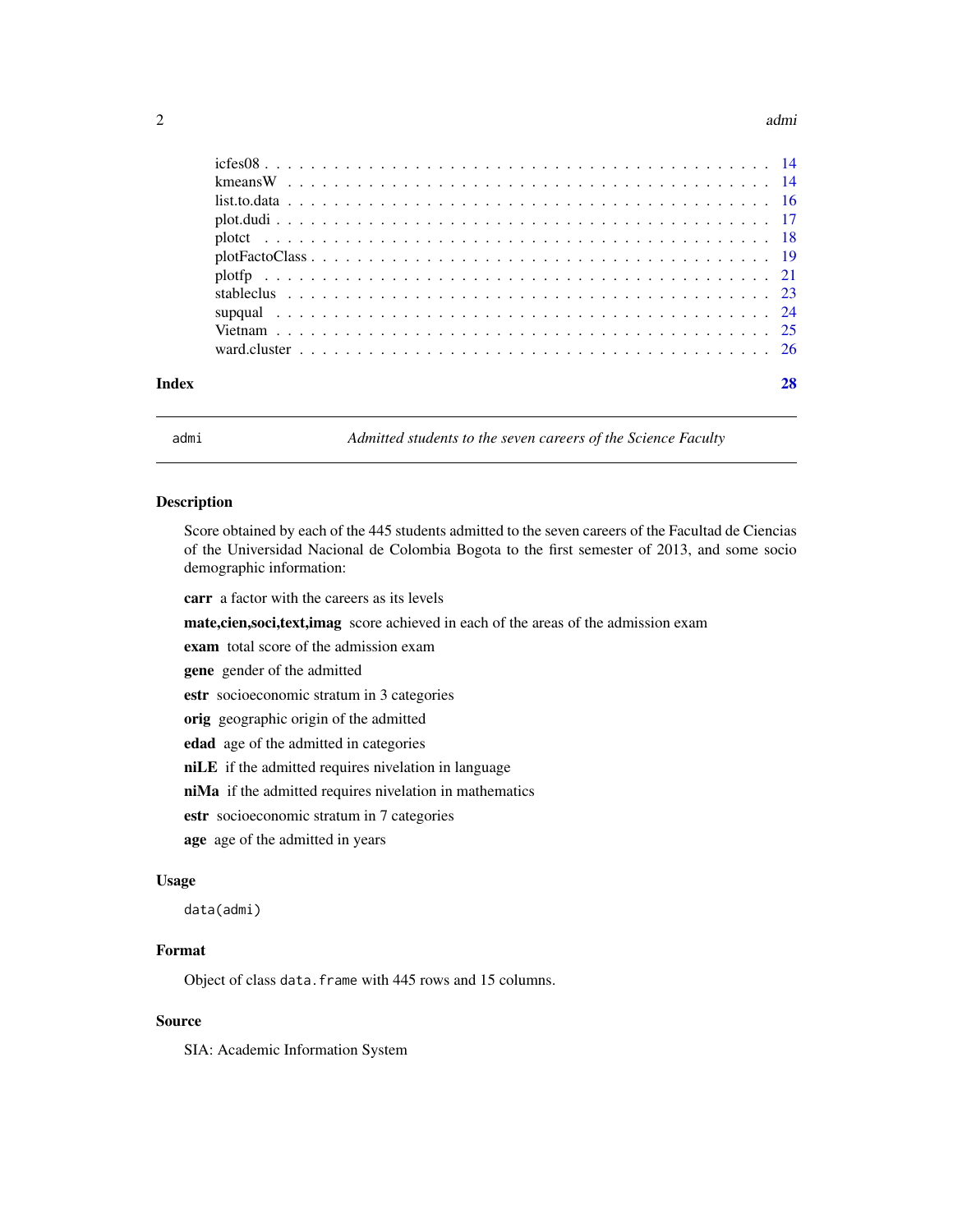#### <span id="page-2-0"></span>Bogota 2008 and 2008 and 2008 and 2008 and 2008 and 2008 and 2008 and 2008 and 2008 and 2008 and 2008 and 2008

# References

C.E. Pardo (2015). Estadística descriptiva multivariada. Universidad Nacional de Colombia. Facultad de Ciencias.

Bogota *Localities by Stratums in Bogota City*

#### Description

Contingency Table that indicates the number of blocks of Bogota, in localities by stratums (DAPD 1997, p.77).

#### Usage

data(Bogota)

# Format

Object whit class data.frame of 19 rows and 7 columns.

# Source

DAPD (1997), Population, stratification and socioeconomic aspects of Bogota

#### References

C.E. Pardo y J.E. Ortiz (2004). Analisis multivariado de datos en R. Simposio de Estadistica, Cartagena Colombia. [http://www.docentes.unal.edu.co/cepardot/docs/SimposiosEstadistica/](http://www.docentes.unal.edu.co/cepardot/docs/SimposiosEstadistica/PardoOrtiz04.pdf) [PardoOrtiz04.pdf](http://www.docentes.unal.edu.co/cepardot/docs/SimposiosEstadistica/PardoOrtiz04.pdf)

BreedsDogs *Breeds of Dog*

#### Description

Table that describes 27 breeds of dog considering their size, weight, speed, intelligence, affectivity, aggressiveness and function.

# Usage

```
data(BreedsDogs)
```
# Format

Object of class data.frame with 27 rows and 7 columns with the following description: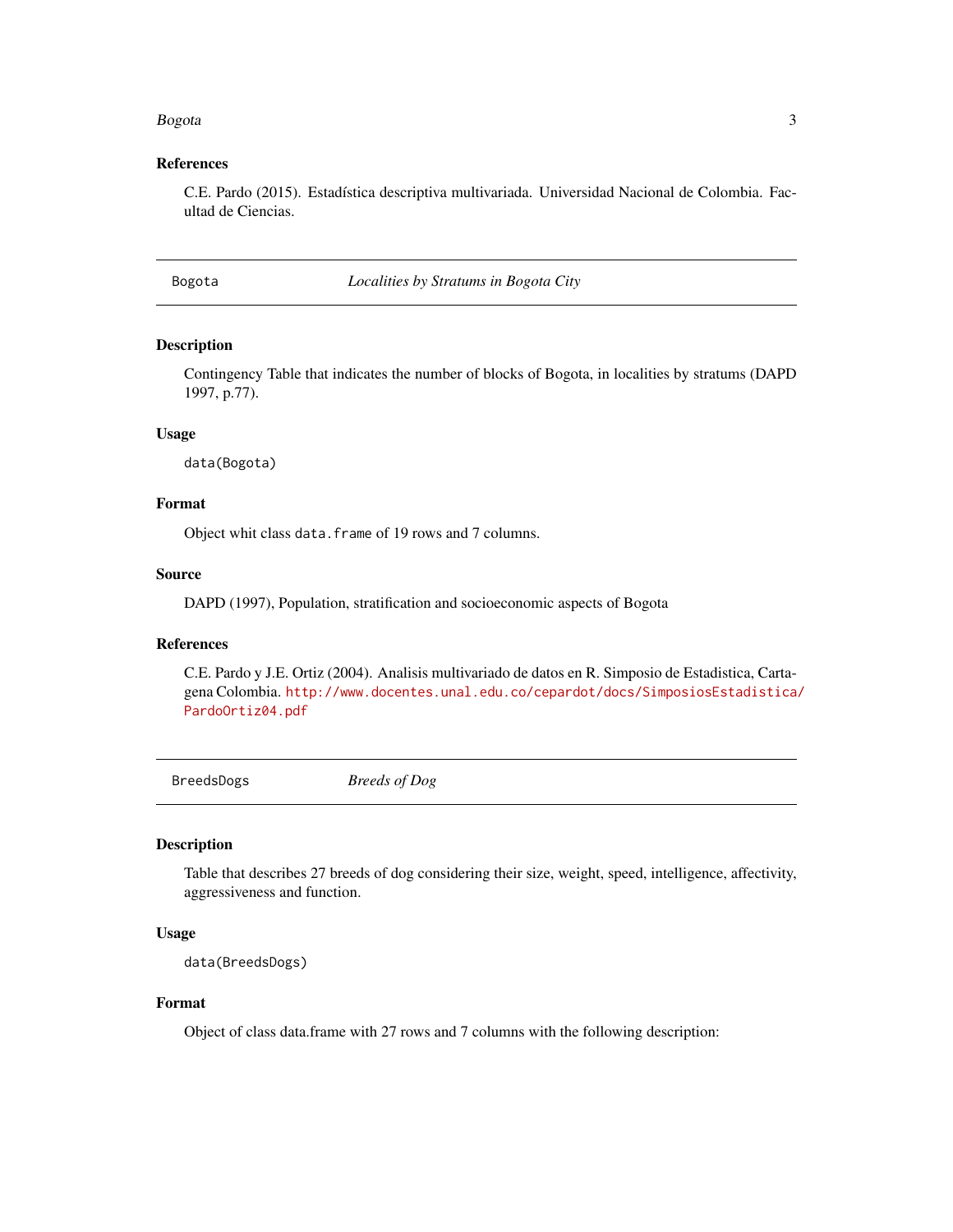| <b>VARIABLE</b> | <b>CATEGORIES</b> |
|-----------------|-------------------|
|                 |                   |

<span id="page-3-0"></span>

| $\left\lceil .1 \right\rceil$ | Size(SIZE)           | Small(sma)       | Mediun(med) | Large(lar)                |
|-------------------------------|----------------------|------------------|-------------|---------------------------|
| $\left[ 2 \right]$            | Weight(WEIG)         | lightweight(lig) | Mediun(med) | Heavy(hea)                |
| $\left[ 0.3\right]$           | Speed(SPEE)          | Low(low)         | Mediun(med) | High(hig)                 |
| [4]                           | Intelligence(INTE)   | Low(low)         | Mediun(med) | High(hig)                 |
| $\left[ .5 \right]$           | Affectivity (AFFE)   | Low(low)         | High(hig)   |                           |
| $\left[ 0.6\right]$           | aggressiveness(AGGR) | Low(low)         | High(hig)   |                           |
| $[.7]$                        | function(FUNC)       | $Company$ (com)  | Hunt(hun)   | Utility $(\overline{u}t)$ |

#### Source

Fine, J. (1996), 'Iniciacion a los analisis de datos multidimensionales a partir de ejemplos', Notas de clase, Montevideo.

# References

Brefort, A.(1982), 'Letude des races canines a partir de leurs caracteristiques qualitatives', HEC - Jouy en Josas

cafe *Cofee cups*

#### Description

Results of the mesure of some properties of twelve coffe cups

#### Usage

data(cafe)

# Format

Object of class data.frame with 12 rows and 16 columns.

# Source

R. Duarte and M. Suarez and E. Moreno and P. Ortiz (1996). An'alisis multivariado por componentes principales, de caf\'es tostados y molidos adulterados con cereales. Cenicaf\'e, 478(2):65-76

# References

C.E. Pardo (2015). Estadística descriptiva multivariada. Universidad Nacional de Colombia. Facultad de Ciencias.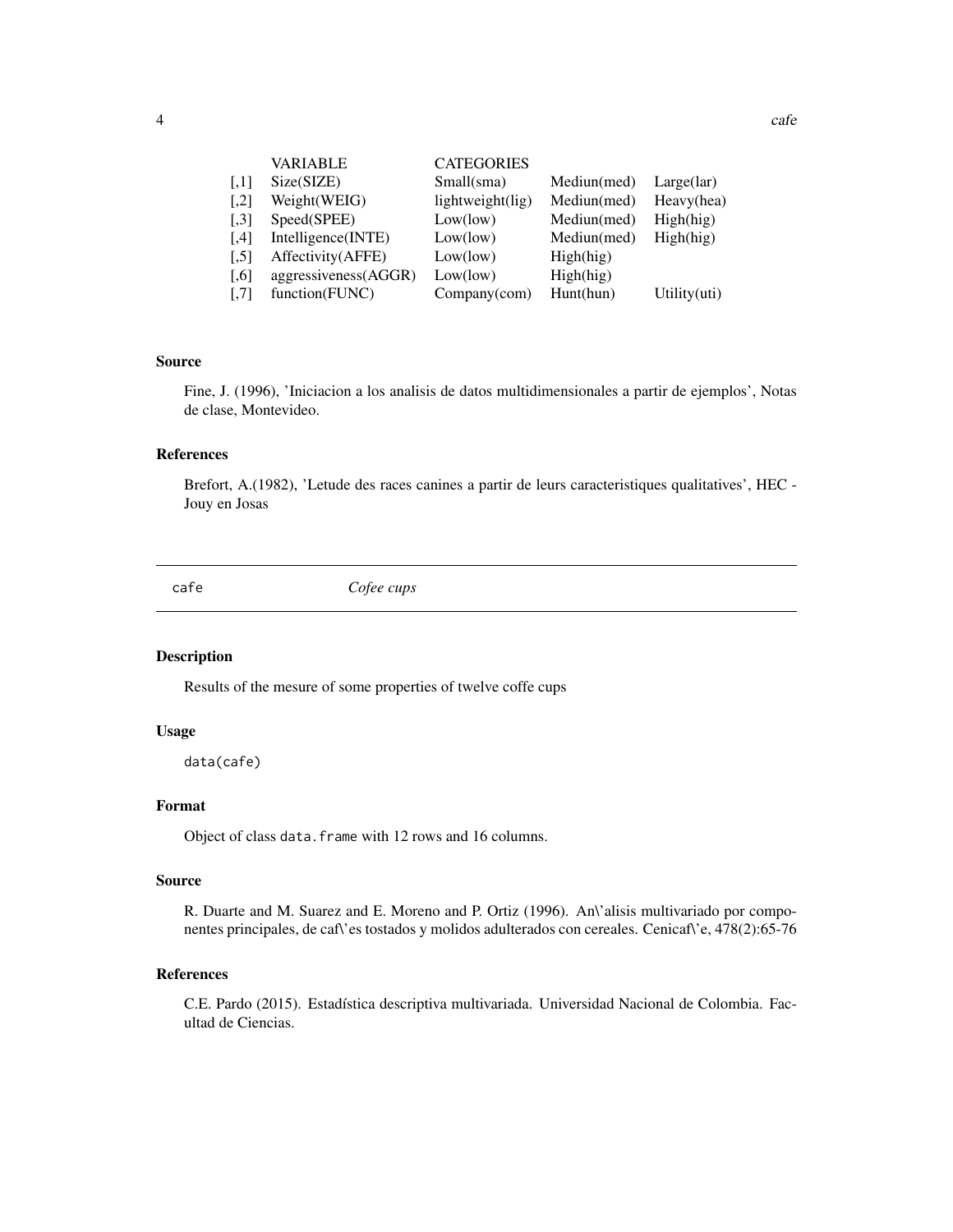<span id="page-4-0"></span>

It evaluates the centroids of a partition with the weights in rw

# Usage

```
centroids(df,cl,rw=rep(1/nrow(df),nrow(df)))
```
# Arguments

| df | object of class data. frame, with the data of variables or coordinates |
|----|------------------------------------------------------------------------|
| c1 | vector indicating the cluster of each element                          |
| rw | weight of the rows of df, by default the same                          |

# Value

Object of class list with the following:

| centroids | class centroids |
|-----------|-----------------|
| weights   | class weights   |

# Author(s)

Campo Elias Pardo <cepardot@unal.edu.co>

# Examples

```
data(iris)
centroids(iris[,-5],iris[,5])
```
cluster.carac *Cluster Characterization by Variables*

# Description

It makes the characterization of the classes or cluster considering the variables in tabla. These variables can be quantitative, qualitative or frequencies.

# Usage

```
cluster.carac( tabla,class,tipo.v="d",v.lim= 2,dn=3,dm=3)
```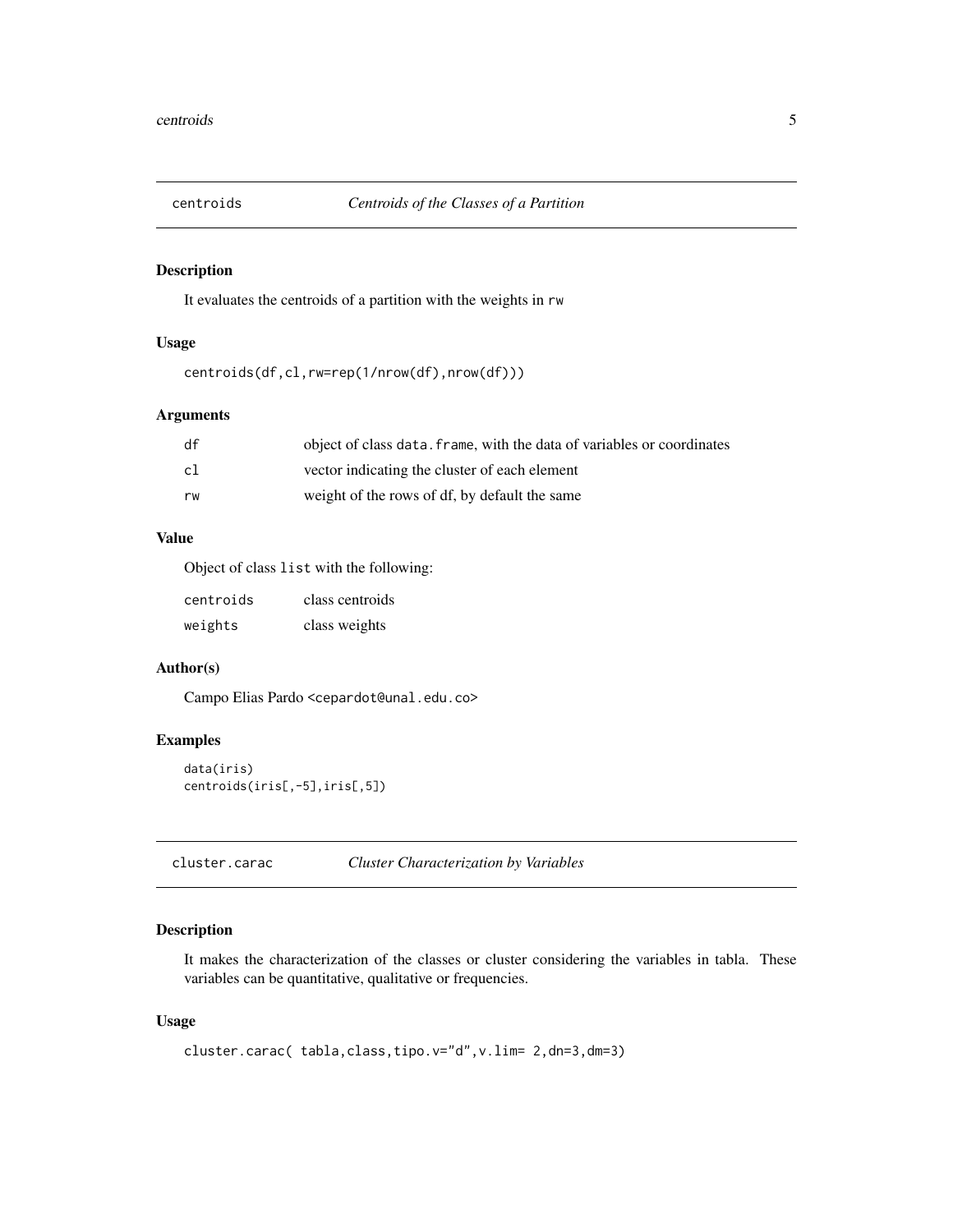#### **Arguments**

| tabla  | object data. frame with variables of characterization, the variables must be of a<br>single type (quantitative, qualitative or frequencies) |
|--------|---------------------------------------------------------------------------------------------------------------------------------------------|
| class  | vector that determines the partition of the table                                                                                           |
| tipo.v | type of variables: quantitative("continuas"), qualitative ("nominales") or fre-<br>quencies ("frecuencia")                                  |
| v.lim  | test value to show the variable or category like characteristic.                                                                            |
| dn     | number of decimal digits for the p and test values.                                                                                         |
| dm     | number of decimal digits for the means.                                                                                                     |

# Details

For nominal or frecuency variables it compares the percentage of the categories within each class with the global percentage. For continuous variables it compares the average within each class with the general average. Categories and variables are ordered within each class by the test values and it shows only those that pass the threshold v.lim.

#### Value

Object of class list. It has the characterization of each class or cluster.

#### Author(s)

Pedro Cesar del Campo <pcdelcampon@unal.edu.co>, Campo Elias Pardo <cepardot@unal.edu.co>, Mauricio Sadinle <msadinleg@unal.edu.co>

#### References

Lebart, L. and Morineau, A. and Piron, M. (1995) Statisitique exploratoire multidimensionnelle, Paris.

```
data(BreedsDogs)
BD.act <- BreedsDogs[-7] # active variables
BD.function <- subset(BreedsDogs,select=7)
cluster.carac(BD.act,BD.function,"ca",2.0) # nominal variables
```

```
data(iris)
iris.act <- Fac.Num(iris)$numeric
class <- Fac.Num(iris)$factor
cluster.carac(iris.act,class,"co",2.0) # continuous variables
```

```
# frequency variables
data(BreedsDogs)
attach(BreedsDogs)
weig<-table(FUNC,WEIG)
```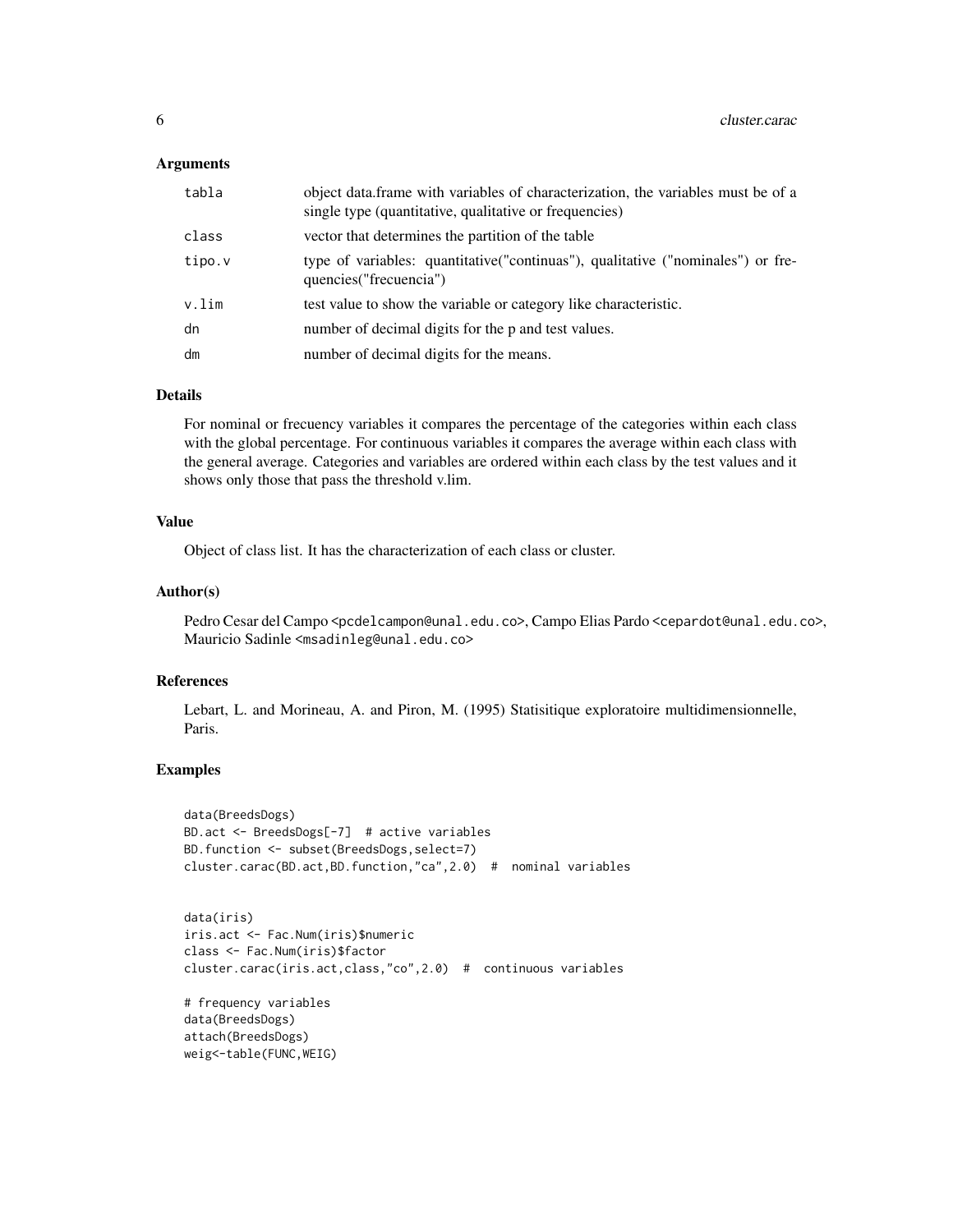# <span id="page-6-0"></span>ColorAdjective 7

```
weig<-data.frame(weig[,1],weig[,2],weig[,3])
cluster.carac(weig, row.names(weig), "fr", 2) # frequency variables
detach(BreedsDogs)
```
ColorAdjective *Associations between colors and adjectives.*

#### Description

A group of students from Nanterre University (Paris X) were presented with a list of eleve colours: blue, yellow, red, white, pink, brown, purple, grey, black, green and orange. Each person in the group was asked to describe each color with one ore more adjectives. A final list of 89 adjectives were associates with eleven colors.

#### Usage

data(ColorAdjective)

#### Format

Object of class data.frame with 89 rows and 11 columns.

#### Source

Jambu, M. and Lebeaux M.O. Cluster Analysis and Data Analysis. North-Holland. Amsterdam 1983.

#### References

Fine, J. (1996), *Iniciacion a los analisis de datos multidimensionales a partir de ejemplos*, Notas de curso, Montevideo

dudi.tex *LaTeX Tables of Coordinates and Aids to Interpretation of Principal Axis Methods*

#### Description

Coordinates and aids of interpretation are wrote in tabular environment of LaTeX inside a Table

#### Usage

```
dudi.tex(dudi,job="",aidsC=TRUE,aidsR=TRUE,append=TRUE)
latex(obj,job="latex",tit="",lab="",append=TRUE,dec=1)
```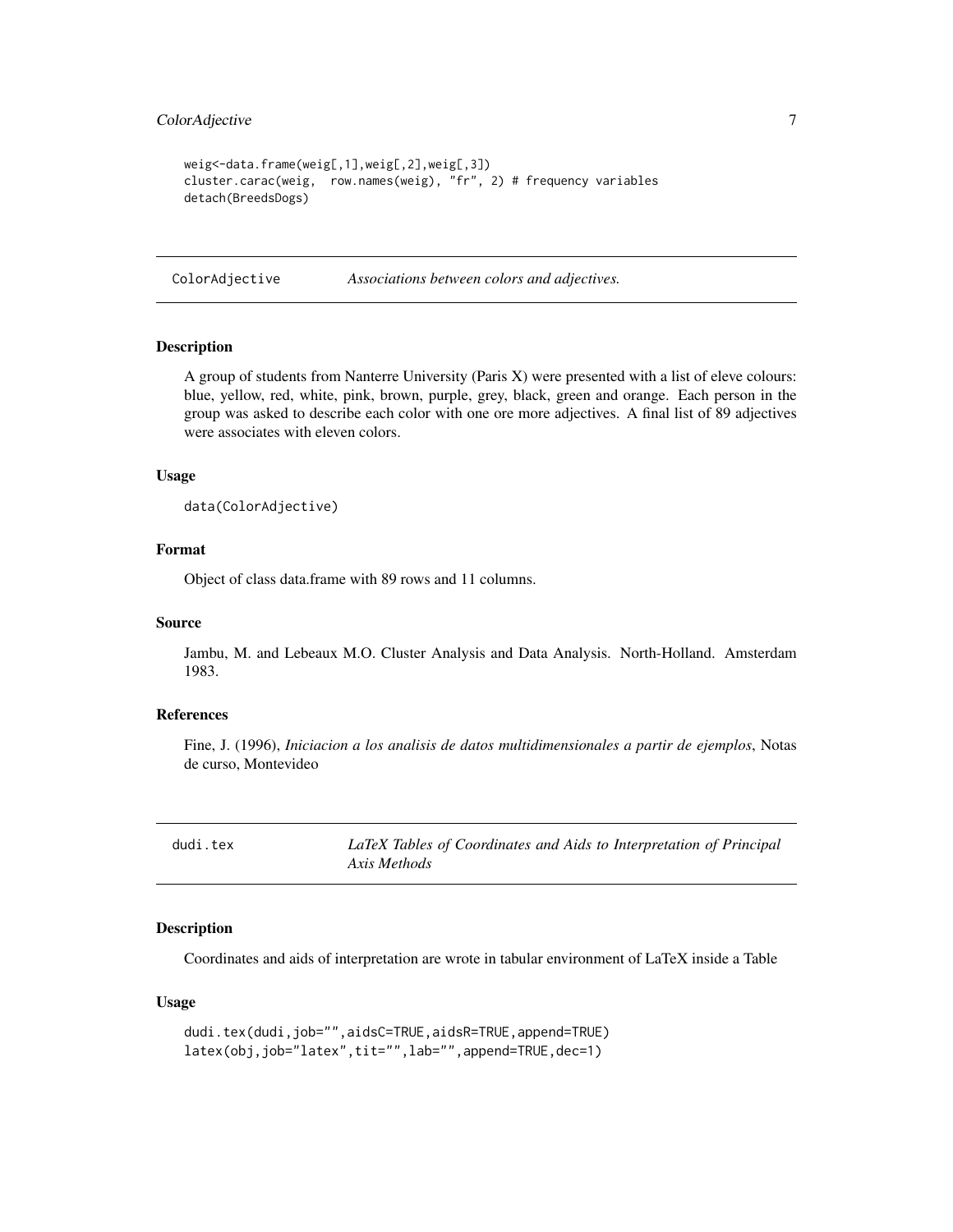#### Arguments

| dudi   | an object of class dudi                                                             |
|--------|-------------------------------------------------------------------------------------|
| job    | a name to identify files and outputs                                                |
| aidsC  | if it is TRUE the coordinates and aids of interpretation of the columns are printed |
| aidsR  | if it is TRUE the coordinates and aids of interpretation of the rows are printed    |
| append | if it is TRUE LaTeX outputs are appended on the file                                |
| obj    | object to export to LaTeX                                                           |
| tit    | title of the table                                                                  |
| lab    | label for crossed references of LaTeX table                                         |
| dec    | number of decimal digits                                                            |

#### Details

latex function is used to builp up a table. The aids of interpretation are obtained with inertia.dudi of ade4. A file is wrote in the work directory (job.txt) with the following tables:

tvalp eigenvalues

c1 eigenvectors

co column coordinates

col.abs column contributions in percentage

col.rel quality of the representation of columns in percentage

col.cum accumulated quality of the representation of columns in percentage/100

li row coordinates

row.abs row contributions in percent

row.rel quality of the representation of rows in percentage

row.cum accumulated quality of the representation of rows in percentage/100

# Author(s)

Campo Elías PARDO <cepardot@unal.edu.co>

```
data(ardeche)
coa1 <- dudi.coa(ardeche$tab, scann = FALSE, nf = 4)
dudi.tex(coa1,job="Ardeche")
```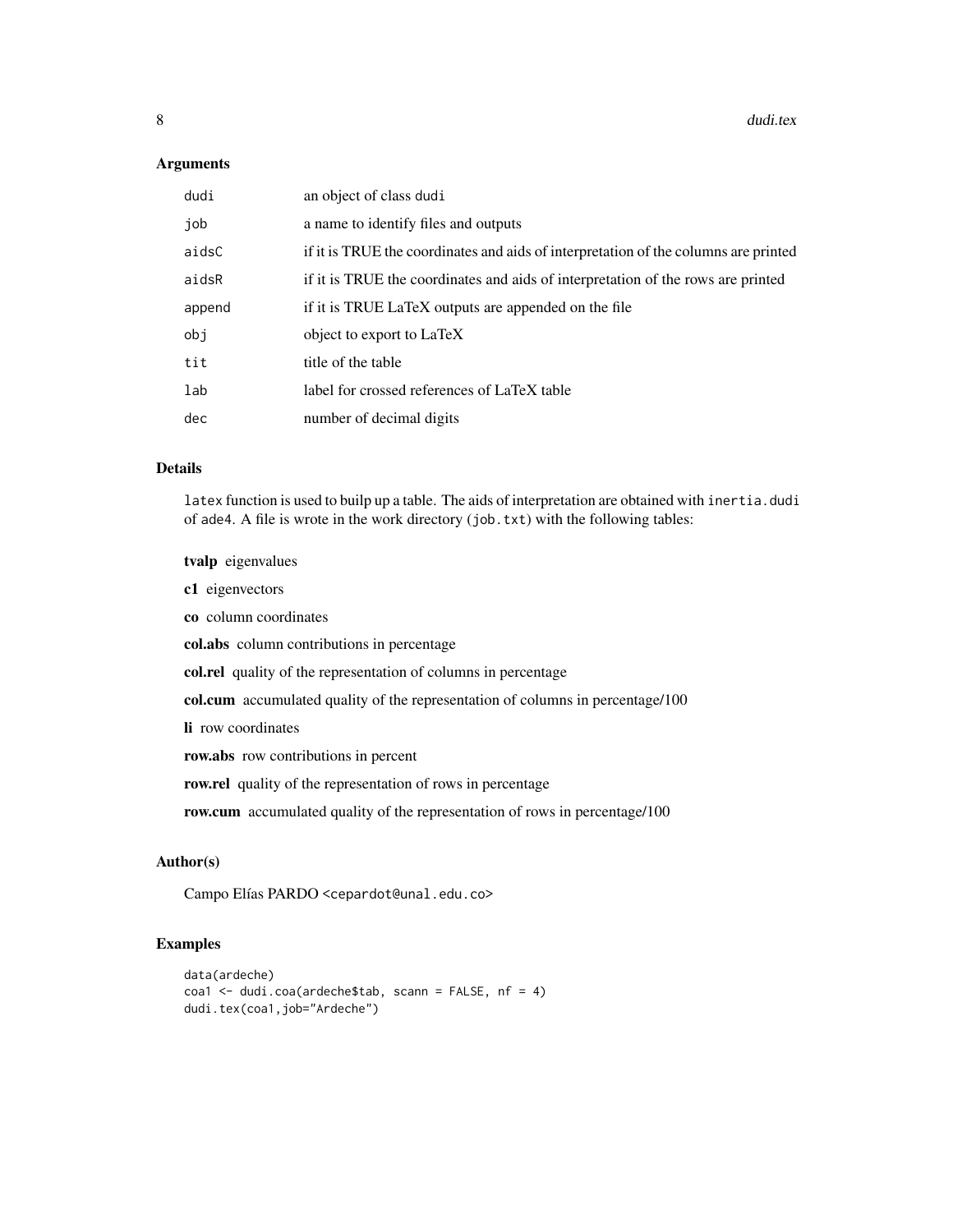<span id="page-8-0"></span>

An object of class data.frame is divided into a list with two tables, one with quantitative variables and the other with qualitative variables.

#### Usage

Fac.Num(tabla)

# Arguments

tabla object of class 'data.frame'

## Value

It returns one list with one or two objects of class data.frame with the following characteristics:

| factor  | table with the qualitative variables  |
|---------|---------------------------------------|
| numeric | table with the quantitative variables |

# Author(s)

Pedro Cesar Del Campo <pcdelcampon@unal.edu.co>

#### Examples

```
data(BreedsDogs)
Fac.Num(BreedsDogs)
```
data(iris) Fac.Num(iris)

<span id="page-8-1"></span>FactoClass *Combination of Factorial Methods and Cluster Analysis*

# Description

Performs the factorial analysis of the data and a cluster analysis using the nfcl first factorial coordinates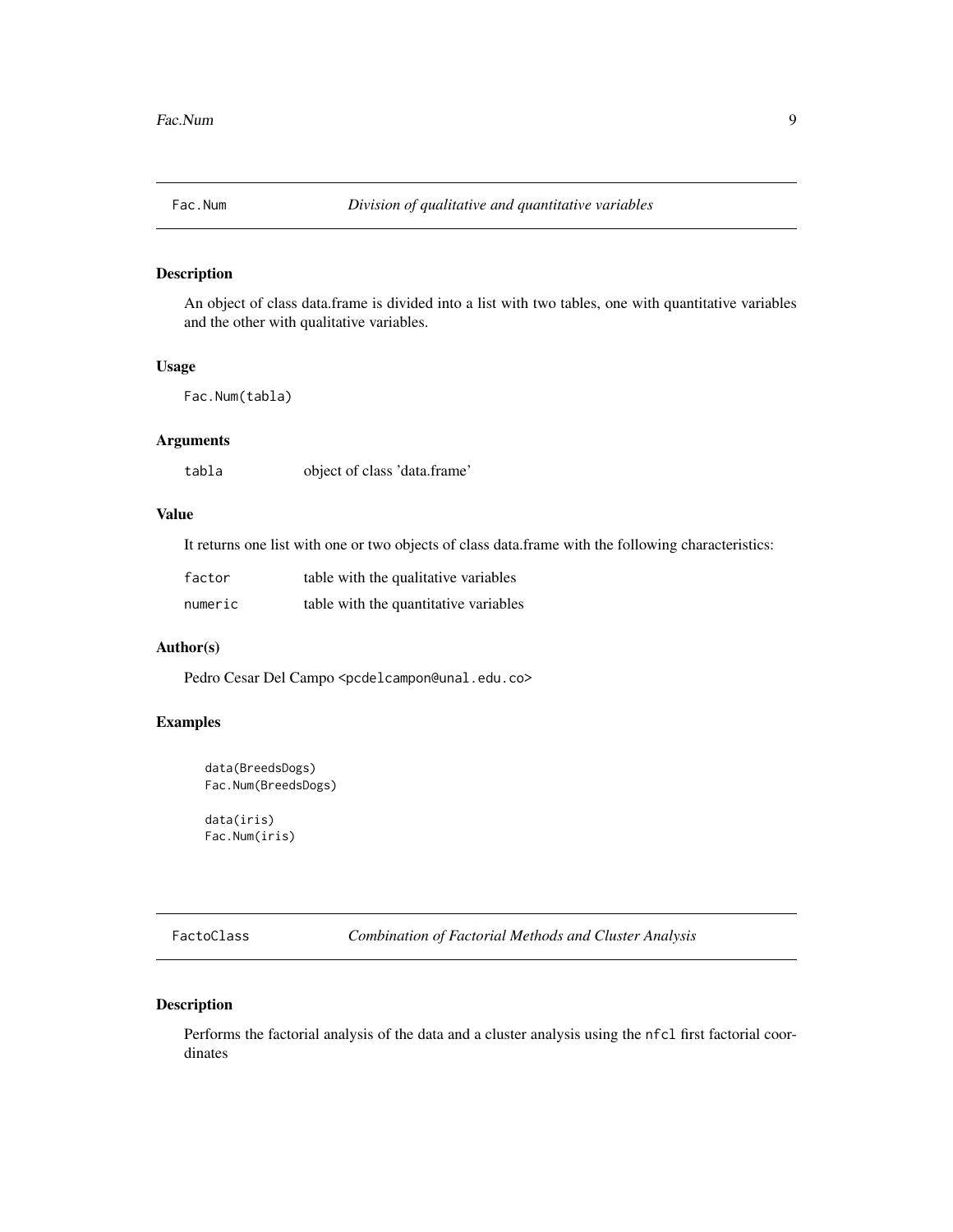# Usage

```
FactoClass( dfact, metodo, dfilu = NULL, nf = 2, nfcl = 10, k.clust = 3,
            scanFC = TRUE, n.max = 5000, n.class = 1000, sign = 2.0,
            conso=TRUE, n.indi = 25, row.w = rep(1, nrow(dfact)))
## S3 method for class 'FactoClass'
print(x, \ldots)analisis.clus(X,W)
```
# Arguments

| dfact    | object of class data. frame, with the data of active variables.                                                                                                                                                           |
|----------|---------------------------------------------------------------------------------------------------------------------------------------------------------------------------------------------------------------------------|
| metodo   | function of ade4 for ade4 factorial analysis, dudi.pca, Principal Component<br>Analysis; dudi.coa, Correspondence Analysis; witwit.coa, Internal Corre-<br>spondence Analysis; dudi.acm, Multiple Correspondence Analysis |
| dfilu    | ilustrative variables (default NULL)                                                                                                                                                                                      |
| nf       | number of axes to use into the factorial analysis (default 2)                                                                                                                                                             |
| nfcl     | number of axes to use in the classification (default 10)                                                                                                                                                                  |
| k.clust  | number of classes to work (default 3)                                                                                                                                                                                     |
| scanFC   | if is TRUE, it asks in the console the values nf, nfcl y k.clust                                                                                                                                                          |
| n.max    | when $rowname(dfact) \geq n.max$ , k-means is performed previous to hierarchical<br>clustering (default 5000)                                                                                                             |
| n.clus   | when rowname (fact) >= $n$ . max, the previous k-means is performed with <i>n.clus</i><br>groups (default 1000)                                                                                                           |
| sign     | threshold test value to show the characteristic variables and modalities                                                                                                                                                  |
| conso    | when conso is TRUE, the process of consolidating the classification is per-<br>formed (default TRUE)                                                                                                                      |
| n.indi   | number of indices to draw in the histogram (default 25)                                                                                                                                                                   |
| row.w    | vector containing the row weights if metodo $\lt$ dudi.coa                                                                                                                                                                |
| X        | object of class FactoClass                                                                                                                                                                                                |
| $\ddots$ | further arguments passed to or from other methods                                                                                                                                                                         |
| Χ        | coordinates of the elements of a class                                                                                                                                                                                    |
| W        | weights of the elements of a class                                                                                                                                                                                        |
|          |                                                                                                                                                                                                                           |

#### Details

Lebart et al. (1995) present a strategy to analyze a data table using multivariate methods, consisting of an intial factorial analysis according to the nature of the compiled data, followed by the performance of mixed clustering. The mixed clustering combines hierarchic clustering using the Ward's method with K-means clustering. Finally a partition of the data set and the characterization of each one of the classes is obtained, according to the active and illustrative variables, being quantitative, qualitative or frequency.

FactoClass is a function that connects procedures of the package ade4 to perform the analysis factorial of the data and from stats for the cluster analysis.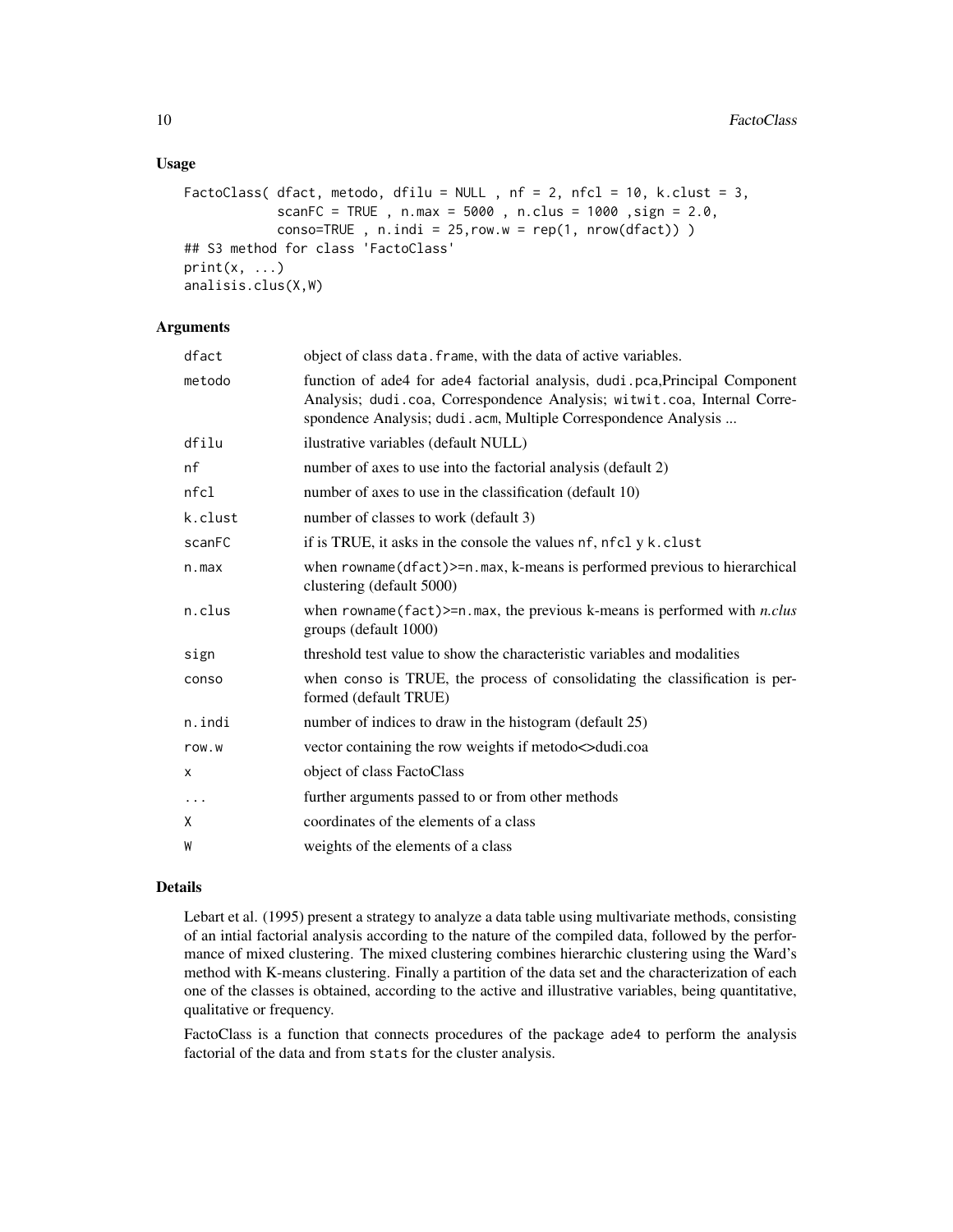#### <span id="page-10-0"></span>FactoClass 11

The function analisis.clus calculates the geometric characteristics of each class: size, inertia, weight and square distance to the origin.

For impression in LaTeX format see [FactoClass.tex](#page-11-1)

To draw factorial planes with cluster see [plotFactoClass](#page-18-1)

# Value

object of class FactoClass with the following:

| dudi       | object of class dudi from ade4 with the specifications of the factorial analysis |
|------------|----------------------------------------------------------------------------------|
| nfc1       | number of axes selected for the classification                                   |
| k          | number of classes                                                                |
| indices    | table of indices obtained through WARD method                                    |
| cor.clus   | coordinates of the clusters                                                      |
| clus.summ  | summary of the clusters                                                          |
| cluster    | vector indicating the cluster of each element                                    |
| carac.cate | cluster characterization by qualitative variables                                |
| carac.cont | cluster characterization by quantitative variables                               |
| carac.frec | cluster characterization by frequency active variables                           |
|            |                                                                                  |

# Author(s)

Pedro Cesar del Campo <pcdelcampon@unal.edu.co>, Campo Elias Pardo <cepardot@unal.edu.co> <http://www.docentes.unal.edu.co/cepardot>, Ivan Diaz <ildiazm@unal.edu.co>, Mauricio Sadinle <msadinleg@unal.edu.co>

#### References

Lebart, L. and Morineau, A. and Piron, M. (1995) Statisitique exploratoire multidimensionnelle, Paris.

# Examples

```
# Cluster analysis with Correspondence Analysis
data(ColorAdjective)
FC.col <-FactoClass(ColorAdjective, dudi.coa)
6
10
5
FC.col
FC.col$dudi
```
# Cluster analysis with Multiple Correspondence Analysis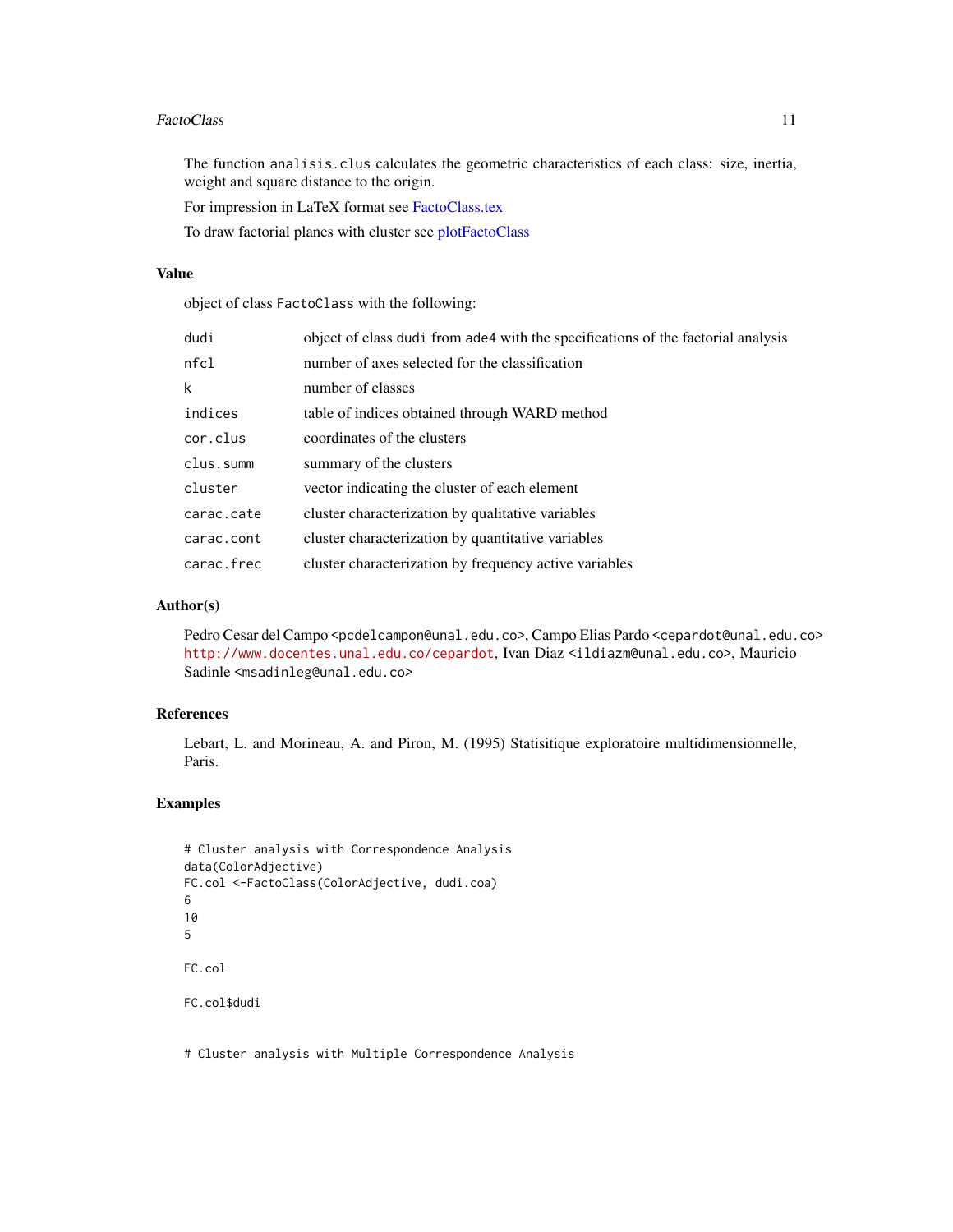```
data(BreedsDogs)
BD.act <- BreedsDogs[-7] # active variables
BD.ilu <- BreedsDogs[7] # ilustrative variables
FC.bd <-FactoClass( BD.act, dudi.acm, k.clust = 4,
                      scanFC = FALSE, dfilu = BD.ilu, nfc1 = 10)FC.bd
FC.bd$clus.summ
FC.bd$indices
```
<span id="page-11-1"></span>

| FactoClass.tex | Table of Coordinates, Aids of Interpretation of the Principal Axes and |
|----------------|------------------------------------------------------------------------|
|                | Cluster Analysis in LaTeX format.                                      |

The coordinates, aids of interpretation and results of cluster analysis of an object of class FactoClass are written in tables for edition in LaTeX format and written in a file.

# Usage

```
FactoClass.tex(FC,job="",append=TRUE, dir = getwd(), p.clust = FALSE)
## S3 method for class 'FactoClass.tex'
print(x, \ldots)latexDF(obj, job="latex" ,tit="" ,lab="" ,append=TRUE ,dec=1,
                     dir = getwd(), to.print = TRUE)
roundDF(tabla,dec=1)
```
# Arguments

| FC.     | object of class FactoClass.                                                                      |
|---------|--------------------------------------------------------------------------------------------------|
| job     | A name to identify the exit.                                                                     |
| append  | if is 'TRUE' the exit in LaTeX format is added to the file.                                      |
| dir     | name of the directory in which the file is kept.                                                 |
| p.clust | the value of this parameter is 'TRUE' or 'FALSE' to print or not the cluster of<br>each element. |
| tabla   | object of class 'data frame'.                                                                    |
| dec     | number of decimal.                                                                               |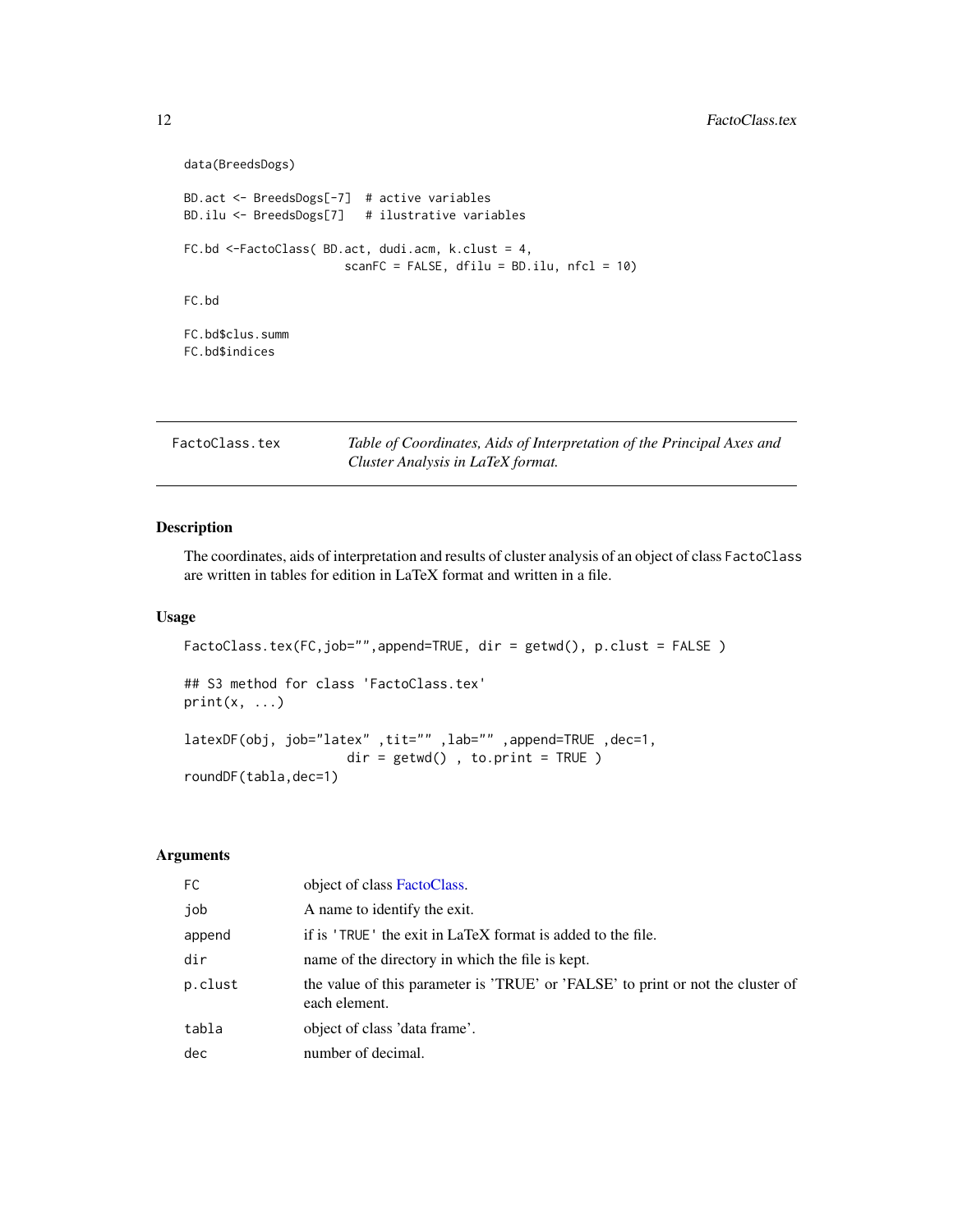# <span id="page-12-0"></span>FactoClass.tex 13

| $\mathsf{x}$ | object of class FactoClass.tex                            |
|--------------|-----------------------------------------------------------|
| $\cdot$      | further arguments passed to or from other methods         |
| obj          | object of class data.frame.                               |
| tit          | title of the table in LaTeX format.                       |
| lab          | label of the table in LaTeX format.                       |
| to.print     | if it is 'TRUE' the table is also printed in the console. |

# Details

This function helps with the construction of tables in *LaTeX* format. Besides, it allows a easy reading of the generated results by [FactoClass.](#page-8-1) The function latexDF is an entrance to xtable and turns an object of class data.frame a table in LaTeX format.

# Value

object of class FactoClass.tex with the following characteristics:

| tvalp      | eigenvalues * 1000.                                                                     |
|------------|-----------------------------------------------------------------------------------------|
| c1         | eigenvectors.                                                                           |
| co         | coordinates of the columns.                                                             |
| col.abs    | contribution of each column to the inertia of the axis (percentage).                    |
| col.rel    | quality of representation of each column (percentage).                                  |
| col.cum    | quality of representation of each column accumulated in the subspace (percent-<br>age). |
| 1i         | coordinates of the rows.                                                                |
| row.abs    | contribution of each rows to the inertia of the axis (percentage).                      |
| row.rel    | quality of representation of each rows (percentage).                                    |
| row.cum    | quality of representation of each rows accumulated in the subspace (percentage).        |
| indices    | table of indices of level generated by the Ward cluster analysis.                       |
| cor.clus   | coordinates of the center of gravity of each cluster.                                   |
| clus.summ  | summary of the cluster.                                                                 |
| carac.cate | cluster characterization by qualitative variables.                                      |
| carac.cont | cluster characterization by quantitative variables.                                     |
| cluster    | vector indicating the cluster of each element.                                          |

# Author(s)

Pedro Cesar del Campo <pcdelcampon@unal.edu.co>, Campo Elias Pardo <cepardot@unal.edu.co>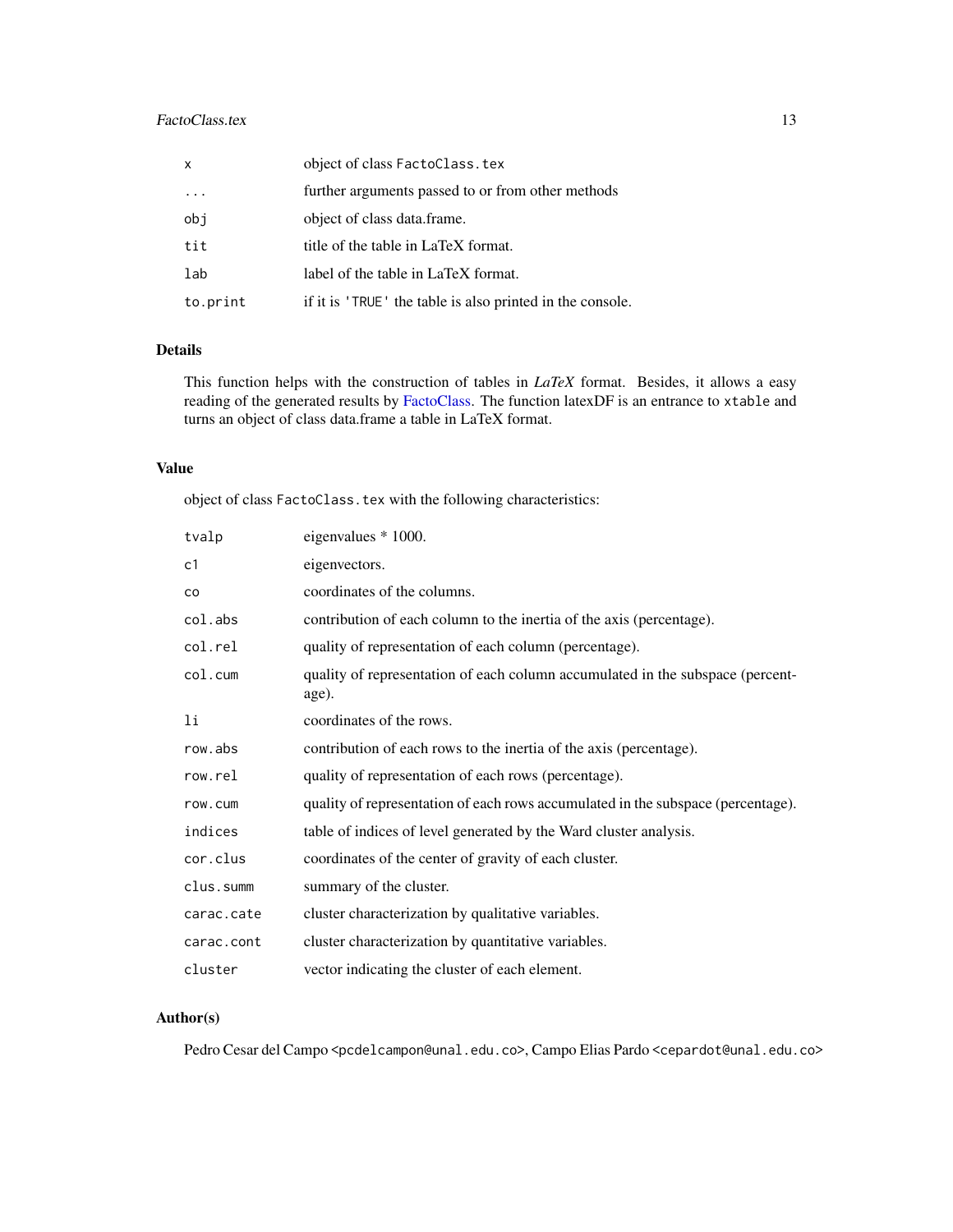#### Examples

```
data(BreedsDogs)
BD.act <- BreedsDogs[-7] # active variables
BD.ilu <- BreedsDogs[7] # illustrative variables
# MCA
FaCl <- FactoClass( BD.act, dudi.acm,
                   scanFC = FALSE, dfilu = BD.ilu, nfcl = 10, k.clust = 4 )
FactoClass.tex(FaCl,job="BreedsDogs1", append=TRUE)
FactoClass.tex(FaCl,job="BreedsDogs", append=TRUE , p.clust = TRUE)
```
icfes08 *Departmenst by Levels of Schools in Colombia*

#### Description

Contingency Table that classificaes the schools of Colombia by departments and level of the schools agree with the performance of its students.

#### Usage

data(icfes08)

# Format

Object whit class data.frame of 29 rows and 12 columns.

#### Source

ICFES Colombia

#### References

C.E. Pardo, M. B\'ecue and J.E. Ortiz (2013). Correspondence Analysis of Contingency Tables with Subpartitions on Rowsand Columns. Revista Colombiana de Estad\'istica, 36(1):115-144.

kmeansW *K-means with Weights of the Elements*

# Description

It is a modification of kmeans Hartigan-Wong algorithm to consider the weight of the elements to classify.

#### Usage

```
kmeansW(x, centers, weight = rep(1,nrow(x)),
       iter.max = 10, nstart = 1)
```
<span id="page-13-0"></span>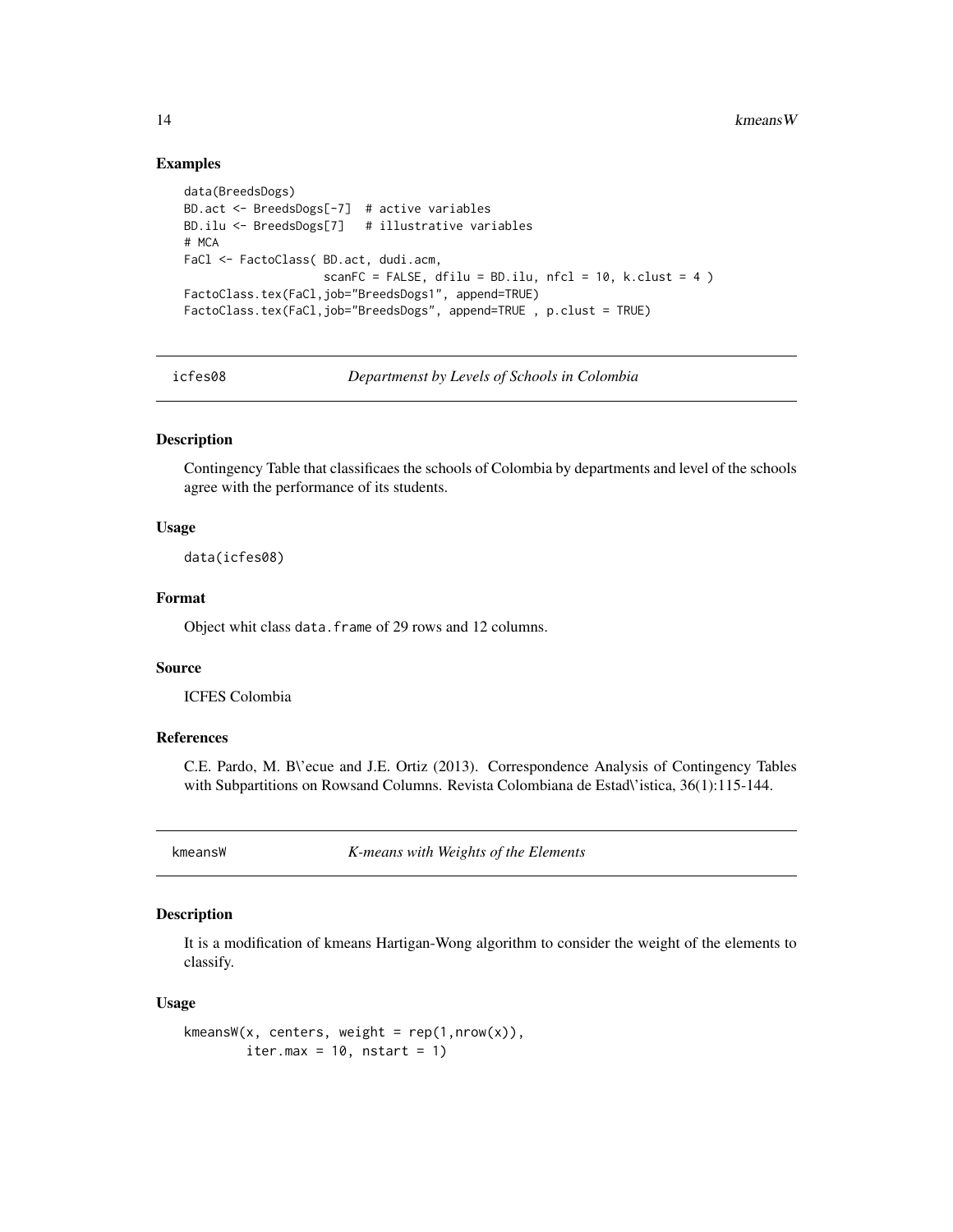#### kmeans W  $15$

#### Arguments

| x        | A numeric vector, matrix or data frame.                                                                                                                              |
|----------|----------------------------------------------------------------------------------------------------------------------------------------------------------------------|
| centers  | Either the number of clusters or a set of initial (distinct) cluster centres. If a<br>number, a random set of (distinct) rows in x is chosen as the initial centres. |
| weight   | weight of the elements of x. by default the same.                                                                                                                    |
| iter.max | The maximum number of iterations allowed.                                                                                                                            |
| nstart   | If centers is a number, how many random sets should be chosen?                                                                                                       |

# Details

With the 'Hartigan-Wong' algorithm, this function performs the *K-means* clustering diminishing inertia intra classes. In this version the Fortran code kmnsW.f was changed by C++ code kmeanw.cc programed by Camilo Jose Torres, modifing C code programed by Burkardt.

#### Value

object of class FactoClass.tex with the following characteristics:

| cluster | vector indicating the cluster of each element. |
|---------|------------------------------------------------|
|         |                                                |

...

### Author(s)

Camilo José Torres <cjtorresj@unal.edu.co>, Campo Elias Pardo <cepardot@unal.edu.co>

# References

Hartigan, J. A. and Wong, M. A. (1979). A K-means clustering algorithm. *Applied Statistics* 28, 100–108.

Burkardt, J. (2008). ASA136 The K-Means Algorithm. [http://people.sc.fsu.edu/~burkardt/](http://people.sc.fsu.edu/~burkardt/cpp_src/asa136/asa136.html) [cpp\\_src/asa136/asa136.html](http://people.sc.fsu.edu/~burkardt/cpp_src/asa136/asa136.html)

```
data(Bogota)
ac.bog <- Bogota[-1]
il.bog <- Bogota[ 1]
acs <- dudi.coa( ac.bog, nf=6 , scannf = FALSE )
kmeansW( acs$li, 7, acs$lw )
```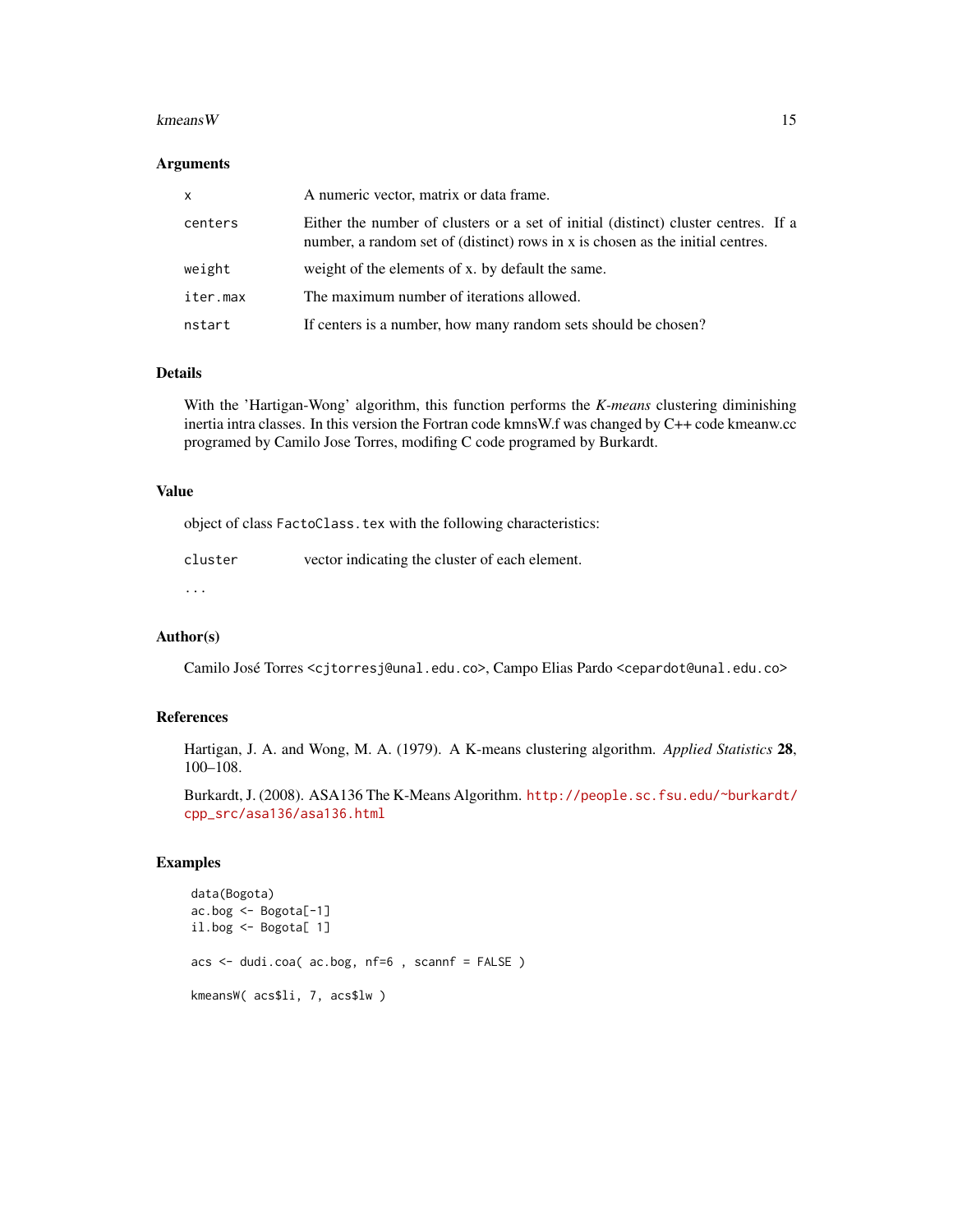<span id="page-15-0"></span>

Modification of an object of class list into an object of class data.frame.

# Usage

```
list.to.data(lista,nvar="clasif")
```
# Arguments

| lista | list that contains several data. frame of the same structure.                                          |
|-------|--------------------------------------------------------------------------------------------------------|
| nvar  | (Optional) Name of the new variable that considers the partition given by the<br>elements of the list. |

#### Details

This function turns an object of class list into an object of class data.frame, this function is used internally to create objects of class data.frame to make tables in *LaTeX* format.

## Value

Object of class data.frame.

# Author(s)

Pedro Cesar Del Campo <pcdelcampon@unal.edu.co>

```
A <- data.frame(r1=rnorm(5),r2=rnorm(5))
B \le - data.frame(r1=rnorm(15),r2=rnorm(15))
LL <- list(A=A,B=B)
LL
list.to.data(LL)
```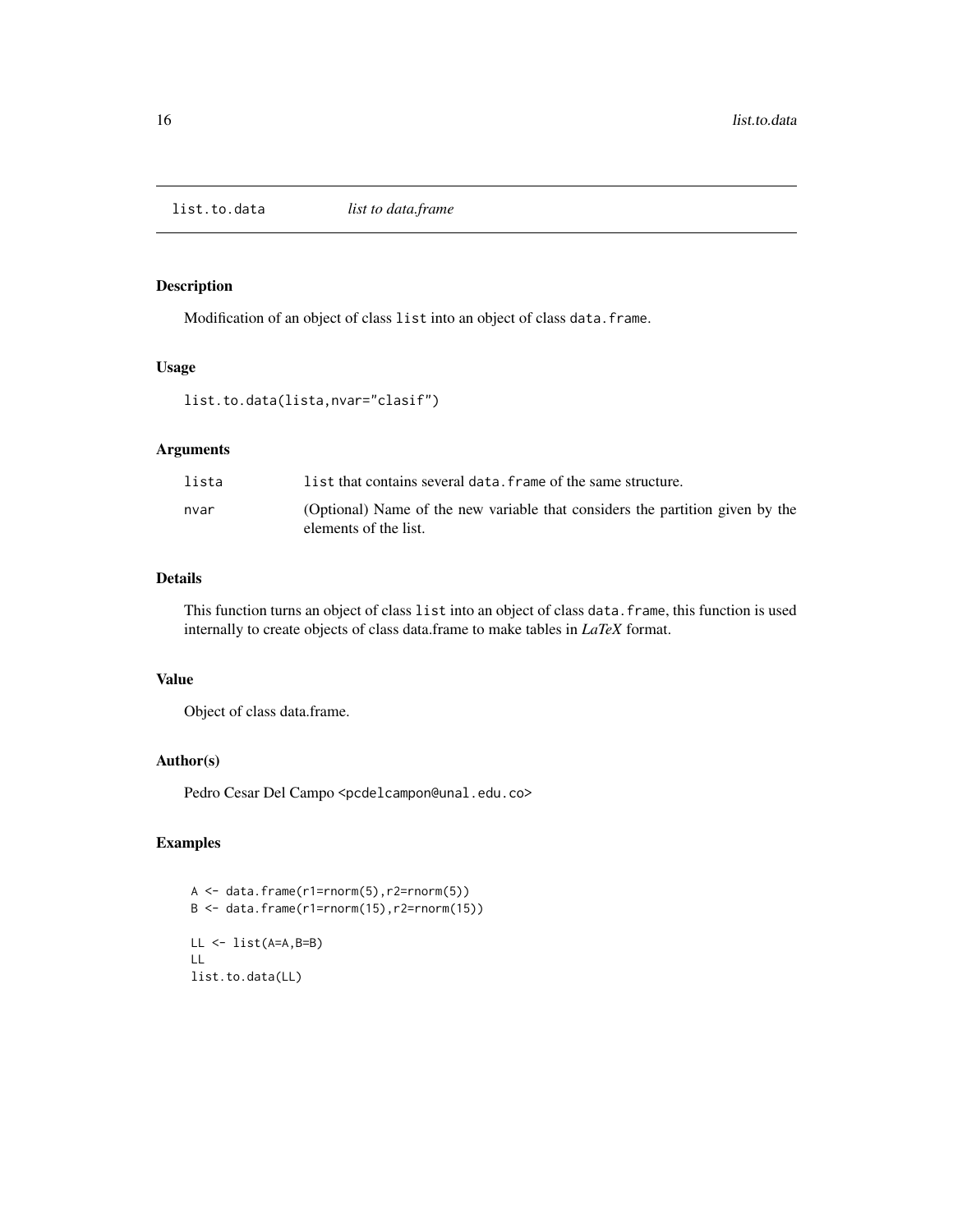<span id="page-16-0"></span>

It plots factorial planes from objects of class dudi

## Usage

```
## S3 method for class 'dudi'
plot(x,ex=1,ey=2,xlim=NULL,ylim=NULL,main=NULL,rotx=FALSE,roty=FALSE,
roweti=row.names(dudi$li),coleti=row.names(dudi$co),
axislabel=TRUE,col.row="black",col.col="blue",cex=0.8,
cex.row=0.8,cex.col=0.8,all.point=TRUE,Trow=TRUE,Tcol=TRUE,
cframe=1.2,ucal=0,cex.global=1,infaxes="out",...)
sutil.grid(cgrid,scale=TRUE)
```
# Arguments

| X         | object of type dudi                                                           |
|-----------|-------------------------------------------------------------------------------|
| ex        | number indentifying the factor to be used as horizontal axis. Default 1       |
| ey        | number indentifying the factor to be used as vertical axis. Default 2         |
| xlim      | the x limits $(x1, x2)$ of the plot                                           |
| ylim      | the y limits of the plot                                                      |
| main      | graphic title                                                                 |
| rotx      | TRUE if you want change the sign of the horizontal coordinates. Default FALSE |
| roty      | TRUE if you want change the sign of the vertical coordinates. Default FALSE   |
| roweti    | selected row points for the graphic. Default all points                       |
| coleti    | selected column points for the graphic. Default all points                    |
| axislabel | if it is TRUE the axis information is written                                 |
| col.row   | color for row points and row labels. Default "black"                          |
| col.col   | color for column points and column labels. Default "blue"                     |
| cex       | global scale for the labels. Default cex=0.8                                  |
| cex.row   | scale for row points and row labels. Default cex.row=0.8                      |
| cex.col   | scale for column points and column labels. Default cex.col=0.8                |
| all.point | If if is TRUE, all points are outlined. Default all point=TRUE                |
| Trow      | if it is TRUE the row points are outlined. Default TRUE                       |
| Tcol      | if it is TRUE the column points are outlined. Default TRUE                    |
| cframe    | scale for graphic limits                                                      |
| ucal      | quality representation threshold (percentage) in the plane. Default ucal=0    |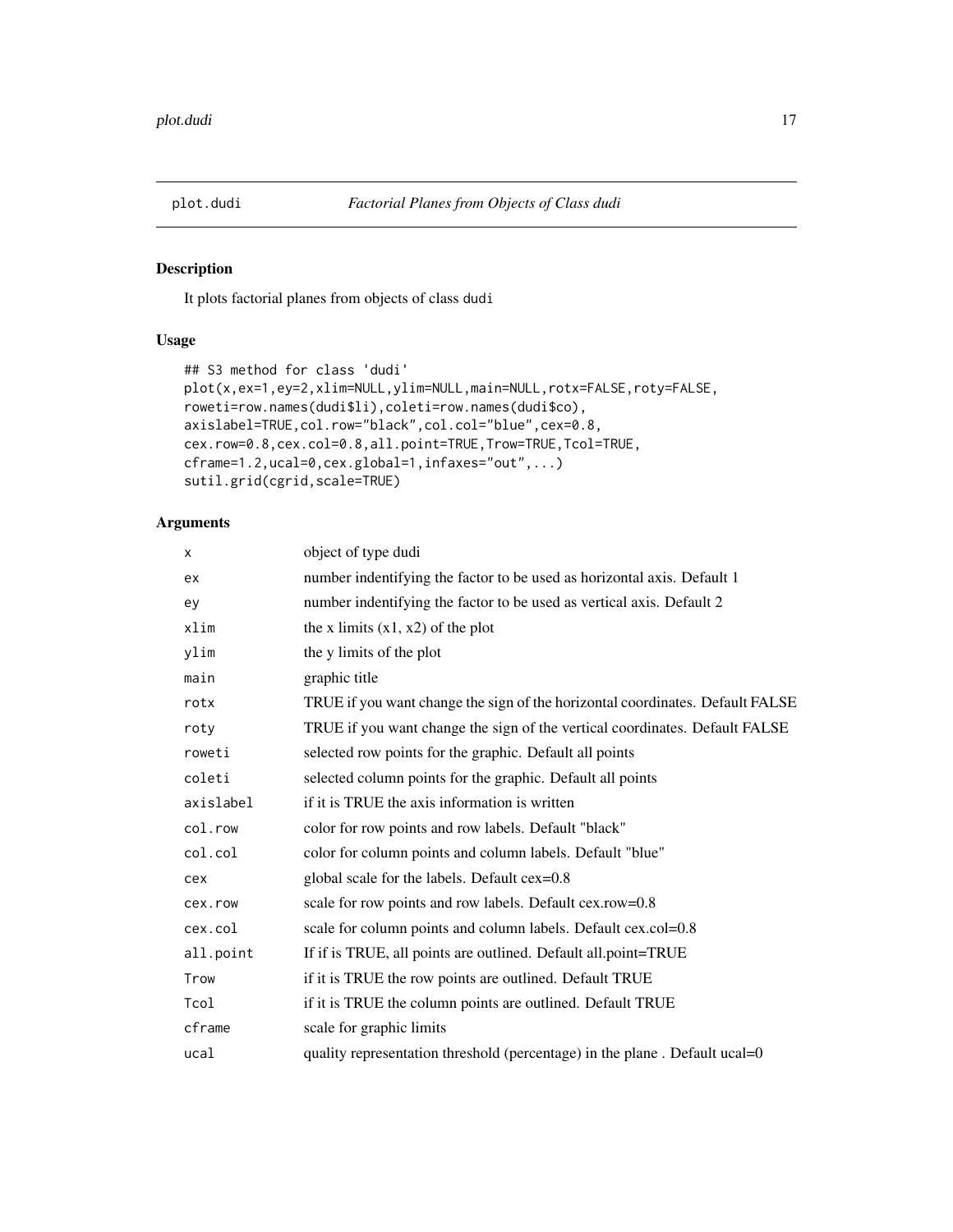<span id="page-17-0"></span>

| cex.global | scale for the label sizes                                                                                                                                                                                                                      |
|------------|------------------------------------------------------------------------------------------------------------------------------------------------------------------------------------------------------------------------------------------------|
| infaxes    | place to put the axes information: "out","in","no". Default infaxes="out". If<br>infaxes="out" the graphic is similar to FactoMineR graphics, otherwise the style<br>is similar to the one in ade4, without axes information when infaxes="no" |
| $\ddots$ . | further arguments passed to or from other methods                                                                                                                                                                                              |
| cgrid      | internal parameter                                                                                                                                                                                                                             |
| scale      | internal                                                                                                                                                                                                                                       |

# Details

Plot the selected factorial plane. sutil.grid is used by plot.dudi

#### Value

It graphs the factorial plane x,y using \$co, \$li of a "dudi" object. If ucal > 0, the function inertia.dudi is used to calculate the quality of representation on the plane

#### Author(s)

Campo Elias Pardo <cepardot@unal.edu.co>

<http://www.docentes.unal.edu.co/cepardot>

#### Examples

```
data(ardeche)
ca <- dudi.coa(ardeche$tab,scannf=FALSE,nf=4)
# FactoMineR style
plot.dudi(ca,ucal=40,all.point=FALSE,main="SCA of Ardeche, First Factorial Plane")
dev.new()
# ade4 style
plot.dudi(ca,ex=3,ey=4,ucal=20,all.point=FALSE,infaxes="in",main="SCA of
Ardeche, Plane 3-4")
```
plotct *Row and Column Profiles of a Contingency Table*

#### Description

It plots barplot profiles of rows or columns from a contingency table including marginal profiles

# Usage

```
plotct(x,profiles="both",legend.text=TRUE,tables=FALSE,nd=1,... )
```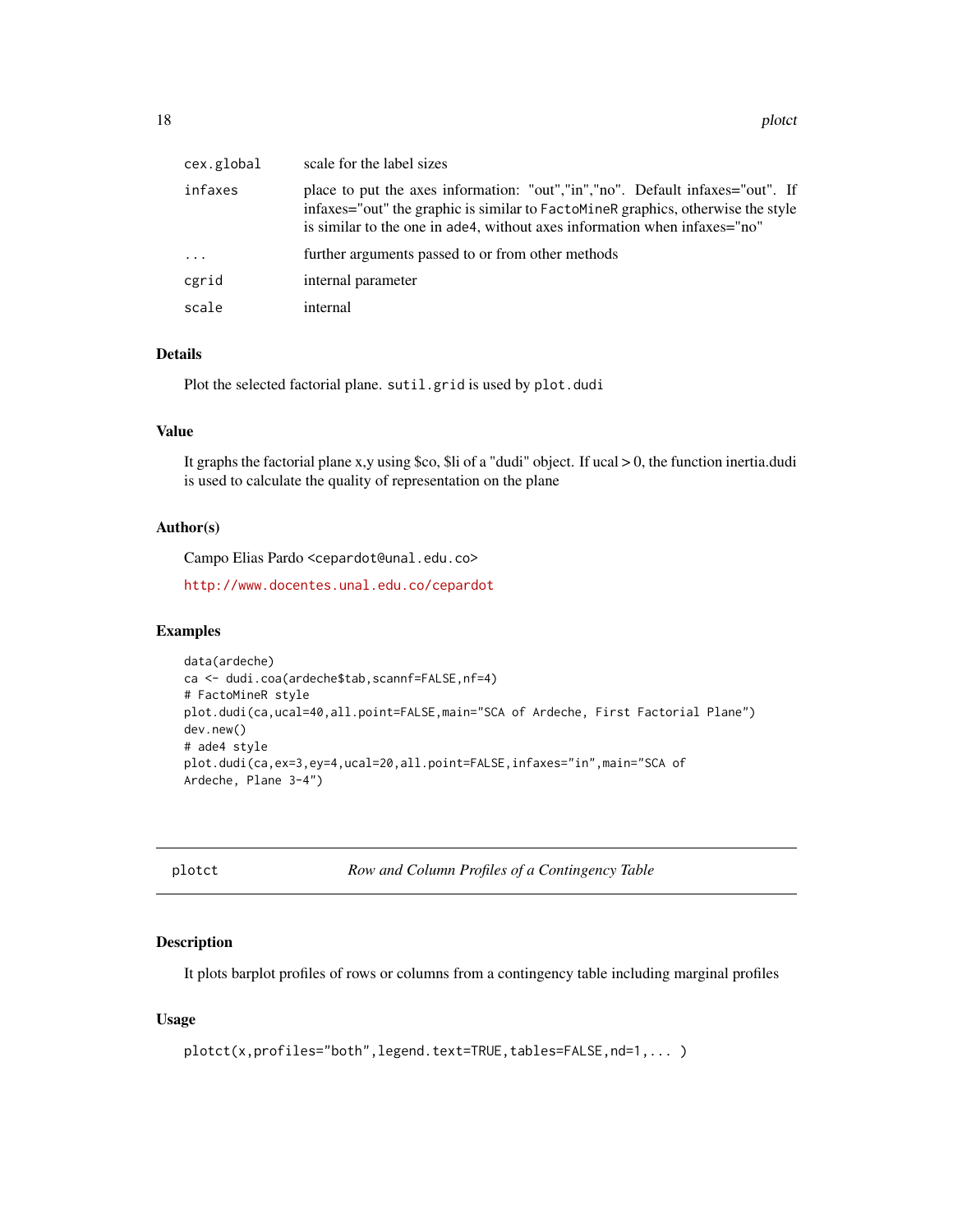# <span id="page-18-0"></span>plotFactoClass 19

#### Arguments

| $\mathsf{x}$ | contingency table                                                                                                             |
|--------------|-------------------------------------------------------------------------------------------------------------------------------|
| profiles     | select profiles: "both" file and column profiles in two graph devices, "row" only<br>row profiles, "col" only column profiles |
| legend.text  | if it is TRUE a box with legends is included at the right                                                                     |
| tables       | logical, if TRUE tables with marginals are returned                                                                           |
| nd           | number of decimals to profiles as percentages                                                                                 |
| $\cdots$     | further arguments passed to or from other methods                                                                             |

# Details

Plot row profiles in horizontal form and columns profiles in vertical form

# Value

if tables=TRUE, object of class list with the following:

| ct   | continging table with row and column marginals |
|------|------------------------------------------------|
| perR | row profile with marginal, in percent          |
| perC | column profile with marginal, in percent       |

# Author(s)

Camilo Jose Torres <cjtorresj@unal.edu.co> , Campo Elias Pardo <cepardot@unal.edu.co> <http://www.docentes.unal.edu.co/cepardot>

#### Examples

```
mycolors<-colors()[c(1,26,32,37,52,57,68,73,74,81,82,84,88,100)]
data(Bogota)
plotct(Bogota[,2:7],col=mycolors)
# return tables with marginals
tabs <- plotct(Bogota[,2:7],col=mycolors,tables=TRUE,nd=0)
```
<span id="page-18-1"></span>plotFactoClass *Factorial Planes Showing the Classes*

# Description

For objects of class FactoClass it graphs a factorial plane showing the center of gravity of the cluster, and identifying with colors the cluster to which each element belongs.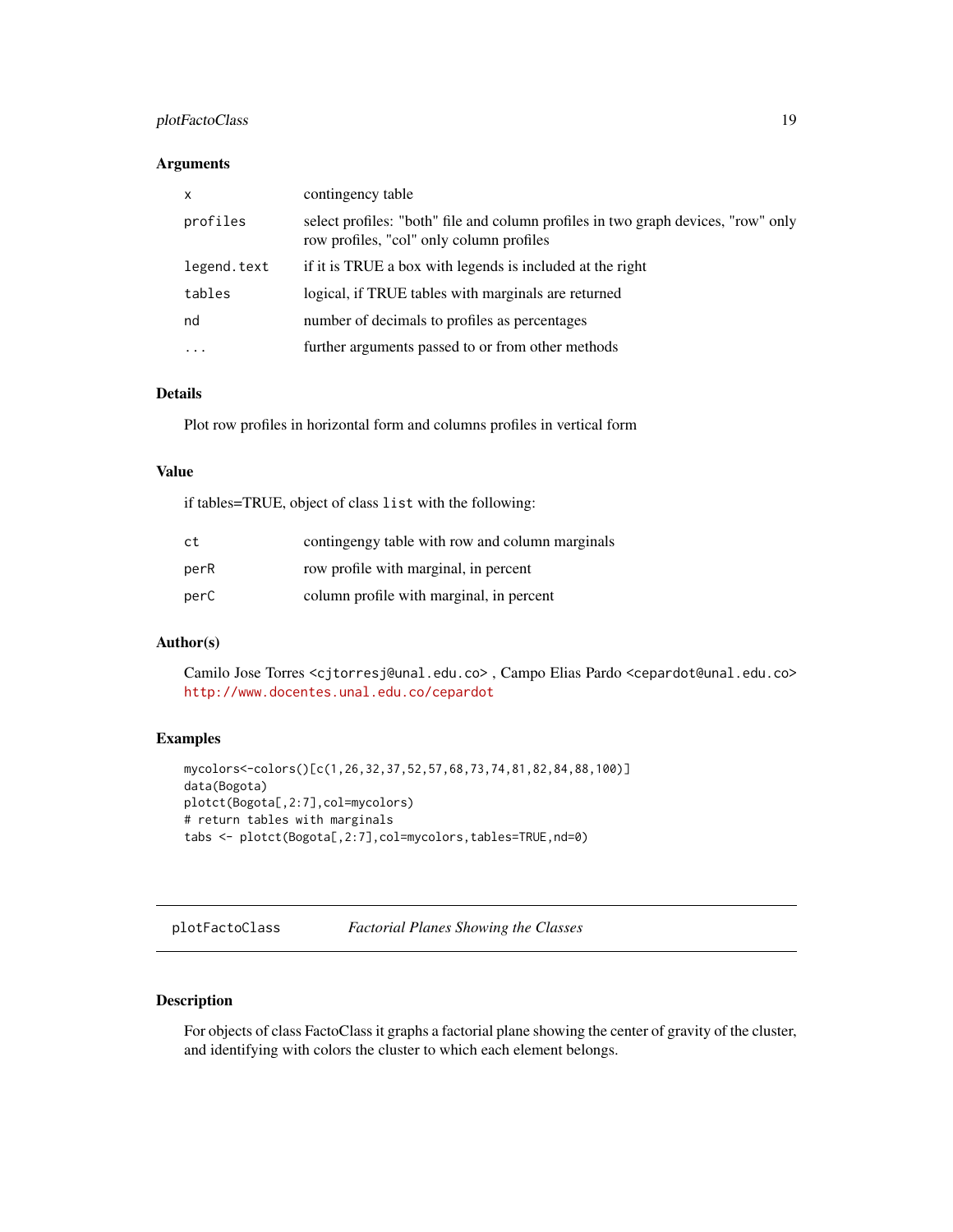# <span id="page-19-0"></span>Usage

```
plotFactoClass(FC,x=1,y=2,xlim=NULL,ylim=NULL,rotx=FALSE,roty=FALSE,
                roweti=row.names(dudi$li),coleti=row.names(dudi$co),
                titre=NULL,axislabel=TRUE,col.row=1:FC$k,
                col.col="blue",cex=0.8,cex.row=0.8,cex.col=0.8,
                all.point=TRUE,Trow=TRUE,Tcol=TRUE,cframe=1.2,ucal=0,
                cex.global=1,infaxes="out",
                nclus=paste("cl", 1:FC$k, sep=""),
                cex.clu=cex.row,cstar=1 )
```
# Arguments

| FC         | object of class FactoClass.                                                                                                                                                                                                                    |
|------------|------------------------------------------------------------------------------------------------------------------------------------------------------------------------------------------------------------------------------------------------|
| x          | number indentifying the factor to be used as horizontal axis. Default $x=1$                                                                                                                                                                    |
| У          | number indentifying the factor to be used as vertical axis. Default $y=2$                                                                                                                                                                      |
| xlim       | the x limits $(x1, x2)$ of the plot                                                                                                                                                                                                            |
| ylim       | the y limits of the plot                                                                                                                                                                                                                       |
| rotx       | TRUE if you want change the sign of the horizontal coordinates (default FALSE).                                                                                                                                                                |
| roty       | TRUE if you want change the sign of the vertical coordinates (default FALSE).                                                                                                                                                                  |
| roweti     | selected row points for the graphic. Default all points.                                                                                                                                                                                       |
| coleti     | selected column points for the graphic. Default all points.                                                                                                                                                                                    |
| titre      | graphics title.                                                                                                                                                                                                                                |
| axislabel  | if it is TRUE the axis information is written.                                                                                                                                                                                                 |
| col.row    | color for row points and row labels. Default 1:FC\$k.                                                                                                                                                                                          |
| col.col    | color for column points and column labels. Default "grey55".                                                                                                                                                                                   |
| cex        | global scale for the labels. Default cex=0.8.                                                                                                                                                                                                  |
| cex.row    | scale for row points and row labels. Default cex.row=0.8.                                                                                                                                                                                      |
| cex.col    | scale for column points and column labels. Default cex.col=0.8.                                                                                                                                                                                |
| cex.clu    | scale for cluster points and cluster labels. (default cex.row).                                                                                                                                                                                |
| all.point  | if if is TRUE, all points are outlined. Default all.point=TRUE.                                                                                                                                                                                |
| Trow       | if it is TRUE the row points are outlined. Default TRUE.                                                                                                                                                                                       |
| Tcol       | if it is TRUE the column points are outlined. Default TRUE.                                                                                                                                                                                    |
| nclus      | labels for the clusters (default cl1, cl2,                                                                                                                                                                                                     |
| cframe     | scale for graphics limits                                                                                                                                                                                                                      |
| ucal       | quality Representation Threshold in the plane. Default ucal=0                                                                                                                                                                                  |
| cex.global | scale for the label sizes                                                                                                                                                                                                                      |
| infaxes    | place to put the axes information: "out","in","no". Default infaxes="out". If<br>infaxes="out" the graphic is similar to FactoMineR graphics, otherwise the style<br>is similar to the one in ade4, without axes information when infaxes="no" |
| cstar      | length of the rays between the centroids of the classes and their points                                                                                                                                                                       |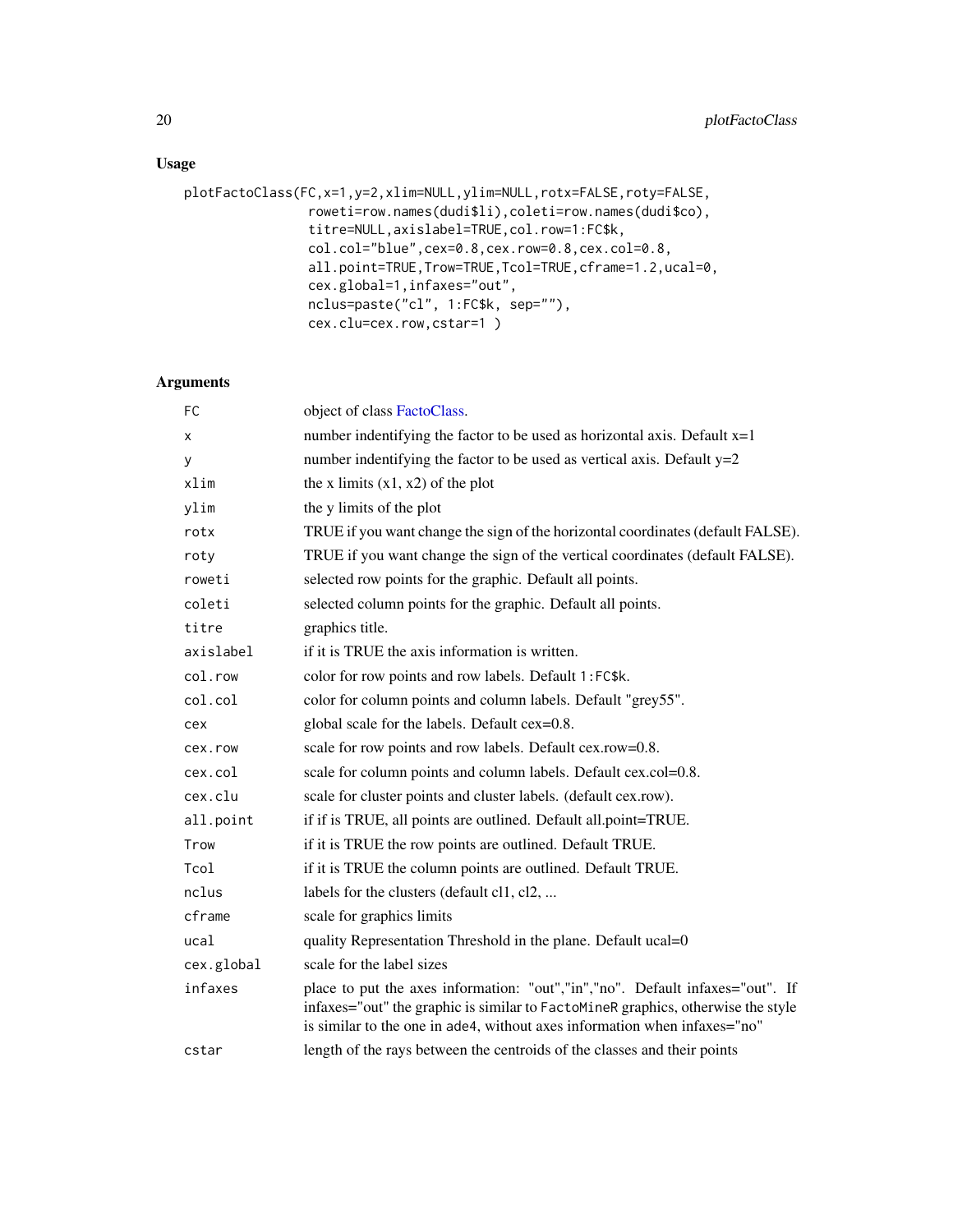#### <span id="page-20-0"></span>plotfp 21

# Details

It draws the factorial plane with the clusters. Only for objects FactoClass see [FactoClass.](#page-8-1) The factorial plane is drawn with planfac and the classes are projected with s.class of ade4

#### Value

It draws the factorial plane x, y using \$co, \$li of the object of class FactoClass. If ucal  $> 0$ , the function inertia.dudi is used to calculate the quality of representation in the plane.

# Author(s)

Campo Elías Pardo <cepardot@unal.edu.co> Pedro Cesar del Campo <pcdelcampon@unal.edu.co>,

#### Examples

```
data(Bogota)
Bog.act <- Bogota[-1]
Bog.ilu <- Bogota[ 1]
FC.Bogota<-FactoClass(Bog.act, dudi.coa,Bog.ilu,nf=2,nfcl=5,k.clust=5,scanFC=FALSE)
plotFactoClass(FC.Bogota,titre="First Factorial Plane from the SCA of Bogota's Blocks",
     col.row=c("maroon2","orchid4","darkgoldenrod2","dark red","aquamarine4"))
```
plotfp *Factorial Planes from Coordinates*

# Description

It plots factorial planes from a coordinate table

#### Usage

```
plotfp(co,x=1,y=2,eig=NULL,cal=NULL,ucal=0,xlim=NULL,ylim=NULL,main=NULL,
                   rotx=FALSE,roty=FALSE,eti=row.names(co),
                        axislabel=TRUE,col.row="black",cex=0.8,cex.row=0.8,
                    all.point=TRUE,cframe=1.2,cex.global=1,infaxes="out",asp=1)
```
# Arguments

| <sub>CO</sub> | matrix or data.frame with coordinates |
|---------------|---------------------------------------|
| X             | the component like horizontal axis    |
| <b>V</b>      | the component like vertical axis      |
| eig           | numeric with the eigenvalues          |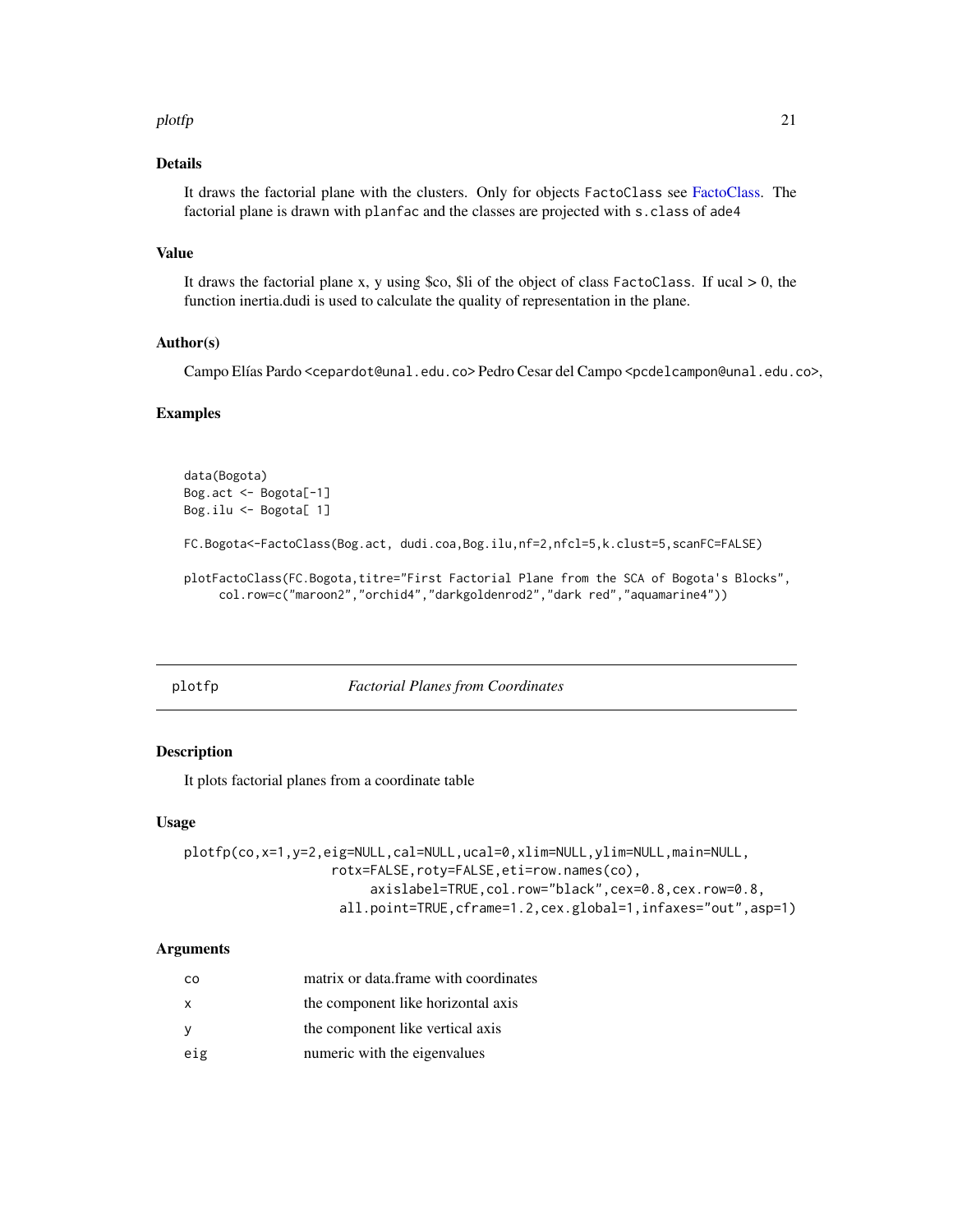| cal        | matrix or data.frame with the square cosinus                                                                                                                                                                                                   |
|------------|------------------------------------------------------------------------------------------------------------------------------------------------------------------------------------------------------------------------------------------------|
| ucal       | quality representation threshold (percentage) in the plane. Default ucal=0                                                                                                                                                                     |
| xlim       | the x limits $(x1, x2)$ of the plot                                                                                                                                                                                                            |
| ylim       | the y limits of the plot                                                                                                                                                                                                                       |
| main       | graphic title                                                                                                                                                                                                                                  |
| rotx       | TRUE if you want change the sign of the horizontal coordinates. Default FALSE                                                                                                                                                                  |
| roty       | TRUE if you want change the sign of the vertical coordinates. Default FALSE                                                                                                                                                                    |
| eti        | selected row points for the graphic. Default all points                                                                                                                                                                                        |
| axislabel  | if it is TRUE the axis information is written                                                                                                                                                                                                  |
| col.row    | color for row points and row labels. Default "black"                                                                                                                                                                                           |
| cex        | global scale for the labels. Default cex=0.8                                                                                                                                                                                                   |
| cex.row    | scale for row points and row labels. Default cex.row=0.8                                                                                                                                                                                       |
| all.point  | If if is TRUE, all points are outlined. Default all point=TRUE                                                                                                                                                                                 |
| cframe     | scale for graphic limits                                                                                                                                                                                                                       |
| cex.global | scale for the label sizes                                                                                                                                                                                                                      |
| infaxes    | place to put the axes information: "out","in","no". Default infaxes="out". If<br>infaxes="out" the graphic is similar to FactoMineR graphics, otherwise the style<br>is similar to the one in ade4, without axes information when infaxes="no" |
| asp        | the y/x aspect ratio                                                                                                                                                                                                                           |

#### Details

Plot the selected factorial plane.

# Value

It graphs the factorial plane x,y using co and optional information of eigenvalues and representation quality of the points. If ucal  $> 0$ , only the points with the quality of representation on the plane bigger than ucal are pointed

#### Author(s)

Campo Elias Pardo <cepardot@unal.edu.co>

<http://www.docentes.unal.edu.co/cepardot>

```
data(Bogota)
ca <- dudi.coa(Bogota[,2:7],scannf=FALSE,nf=2)
plotfp(ca$li,eig=ca$eig,main="First Factorial Plane")
```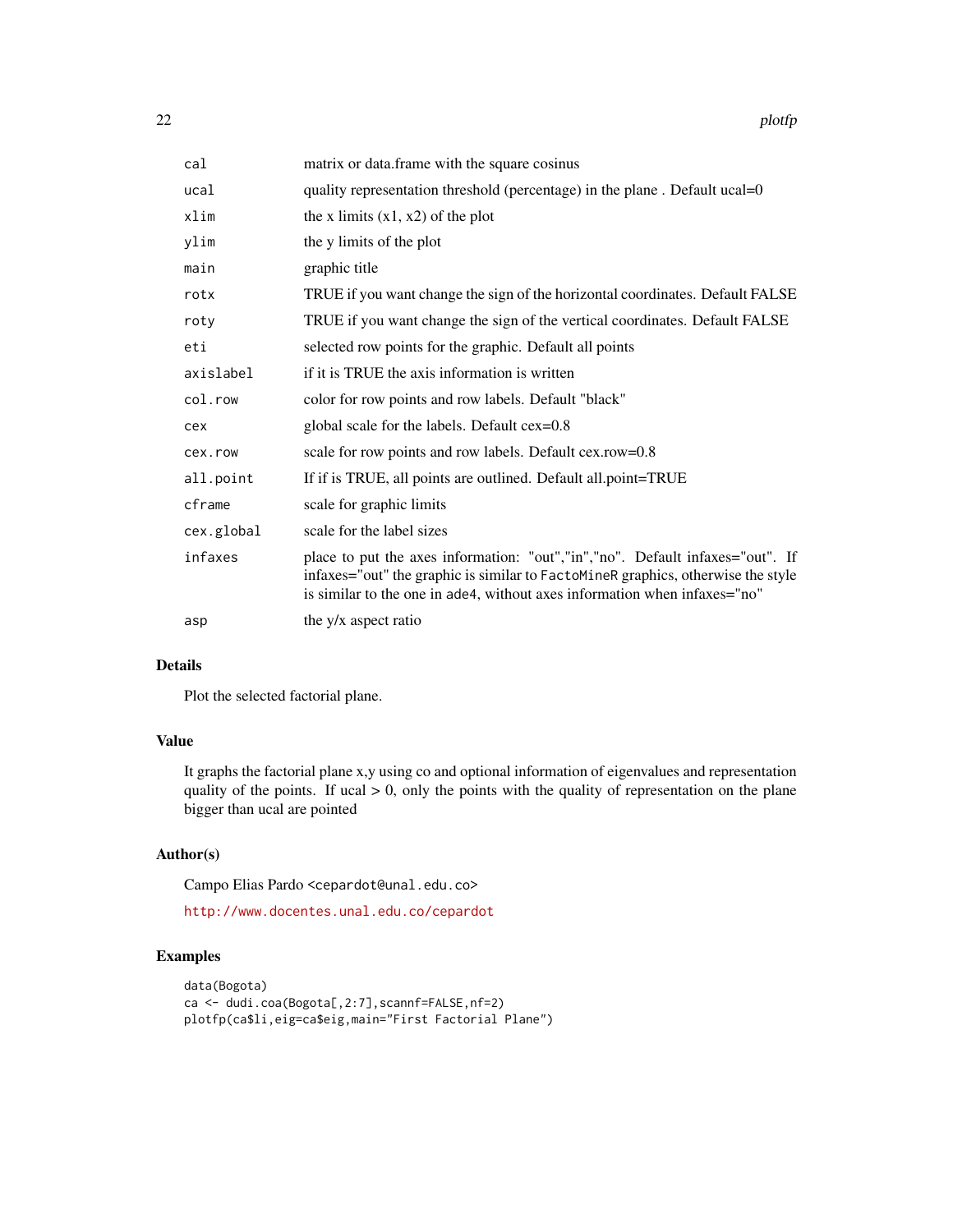<span id="page-22-0"></span>

Performs Stable Cluster Algorithm for cluster analysis, using factorial coordinates from a dudi object

# Usage

stableclus(dudi,part,k.clust,ff.clus=NULL,bplot=TRUE,kmns=FALSE)

#### Arguments

| dudi    | A dudi object, result of a previous factorial analysis using a de4 or FactoClass                 |
|---------|--------------------------------------------------------------------------------------------------|
| part    | Number of partitions                                                                             |
| k.clust | Number of clusters in each partition                                                             |
| ff.clus | Number of clusters for the final output, if NULL it asks in the console (Default<br>NULL)        |
| bplot   | if TRUE, prints frequencies barplot of each cluster in the product partition (De-<br>fault TRUE) |
| kmns    | if TRUE, the process of consolidating the classification is performed (Default<br>FALSE)         |

# Details

Diday (1972) (cited by Lebart et al. (2006)) presented a method for cluster analysis in an attempt to solve one of the inconvinients with the *kmeans* algorithm, which is convergence to local optims. Stable clusters are built by performing different partitions (using kmeansW algorithmn), each one with different initial points. The groups are then formed by selecting the individuals belonging to the same cluster in every partion.

#### Value

object of class stableclus with the following characteristics:

| cluster | vector indicating the cluster of each element. |
|---------|------------------------------------------------|
|---------|------------------------------------------------|

# ...

# Author(s)

Carlos Andres Arias <caariasr@unal.edu.co>, Campo Elias Pardo <cepardot@unal.edu.co>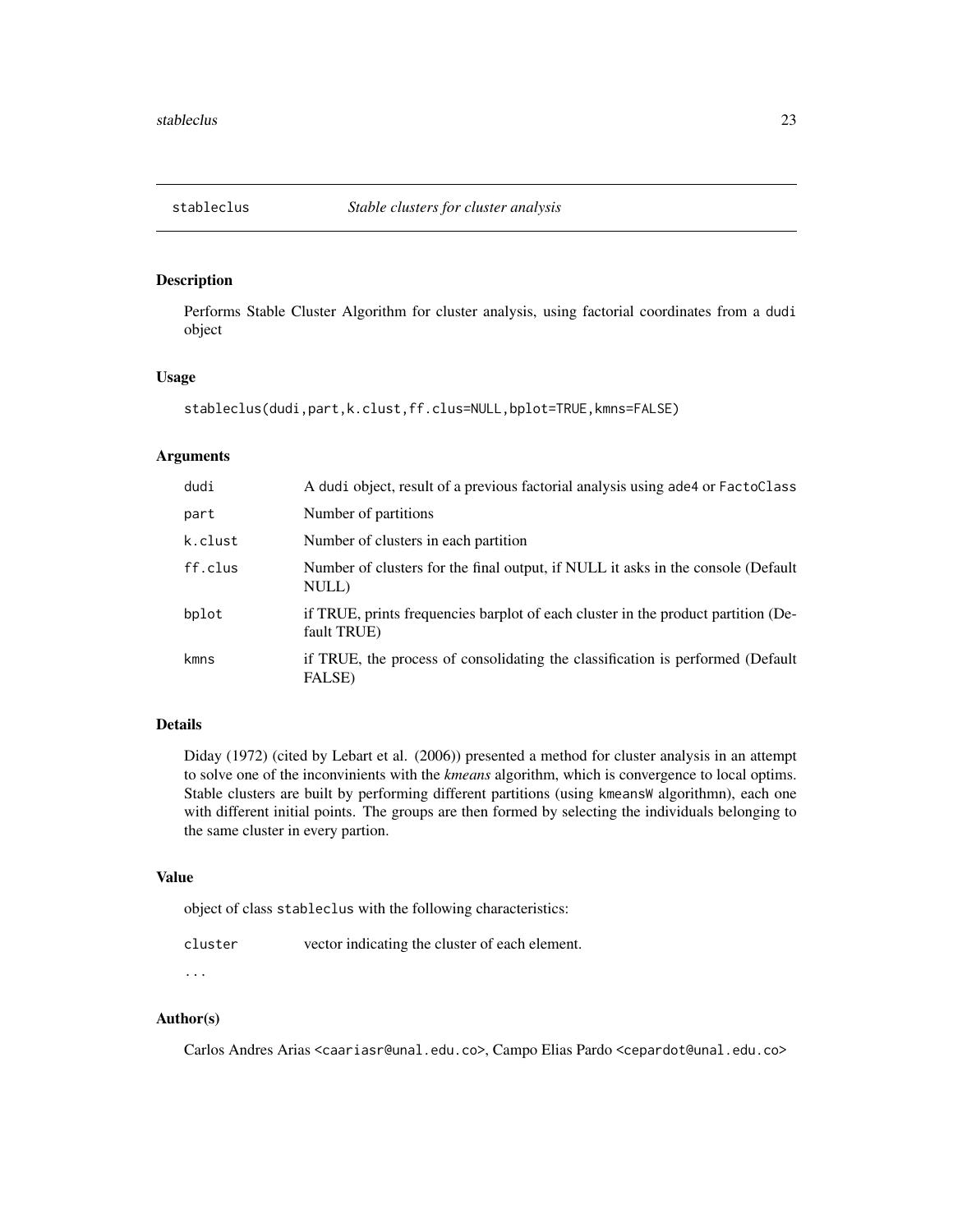#### <span id="page-23-0"></span>References

Arias, C. A.; Zarate, D.C. and Pardo C.E. (2009), 'Implementacion del metodo de grupos estables en el paquete FactoClass de R', in: XIX Simposio Colombiano de Estadistica. Estadisticas Oficiales Medellín Colombia, Julio 16 al 20 de 2009 Universidad Nacional de Colombia. Bogota. [http://](http://www.docentes.unal.edu.co/cepardot/docs/SimposiosEstadistica/AriasZaratePardo09.pdf) [www.docentes.unal.edu.co/cepardot/docs/SimposiosEstadistica/AriasZaratePardo09.pdf](http://www.docentes.unal.edu.co/cepardot/docs/SimposiosEstadistica/AriasZaratePardo09.pdf)

Lebart, L. (2015), 'DtmVic: Data and Text Mining - Visualization, Inference, Classification. Exploratory statistical processing of complex data sets comprising both numerical and textual data.', Web. <http://www.dtmvic.com/>

Lebart, L., Morineau, A., Lambert, T. and Pleuvret, P. (1999), *SPAD*. Systéme Pour L'Analyse des Donées, Paris.

Lebart, L., Piron, M. and Morineau, A. (2006), Statisitique exploratoire multidimensionnelle. Visualisation et inférence en fouilles de données, 4 edn, Dunod, Paris.

#### Examples

```
data(ColorAdjective)
FCcol <-FactoClass(ColorAdjective, dudi.coa,nf=6,nfcl=10,k.clust=7,scanFC = FALSE)
acs <- FCcol$dudi
stableclus(acs,3,3,4,TRUE,TRUE)
```
supqual *Projection of Qualitative Variables in PCA and MCA*

#### **Description**

It returns the coordinates and aids to the interpretation when one or more qualitative variables are projected as ilustrative in PCA or MCA

#### Usage

supqual(du,qual)

#### Arguments

| du   | a object of class "pca" or "acm" ("dudi") obtained with dudi . pca or dudi . acm<br>of package ade4 |
|------|-----------------------------------------------------------------------------------------------------|
| qual | a data frame of qualitative variables as factors                                                    |

#### Value

object of class list with the following:

| wcat | weight of the categories in PCA case                  |
|------|-------------------------------------------------------|
| ncat | frequency of the categories in MCA case               |
| dis2 | square distance to the origin from the complete space |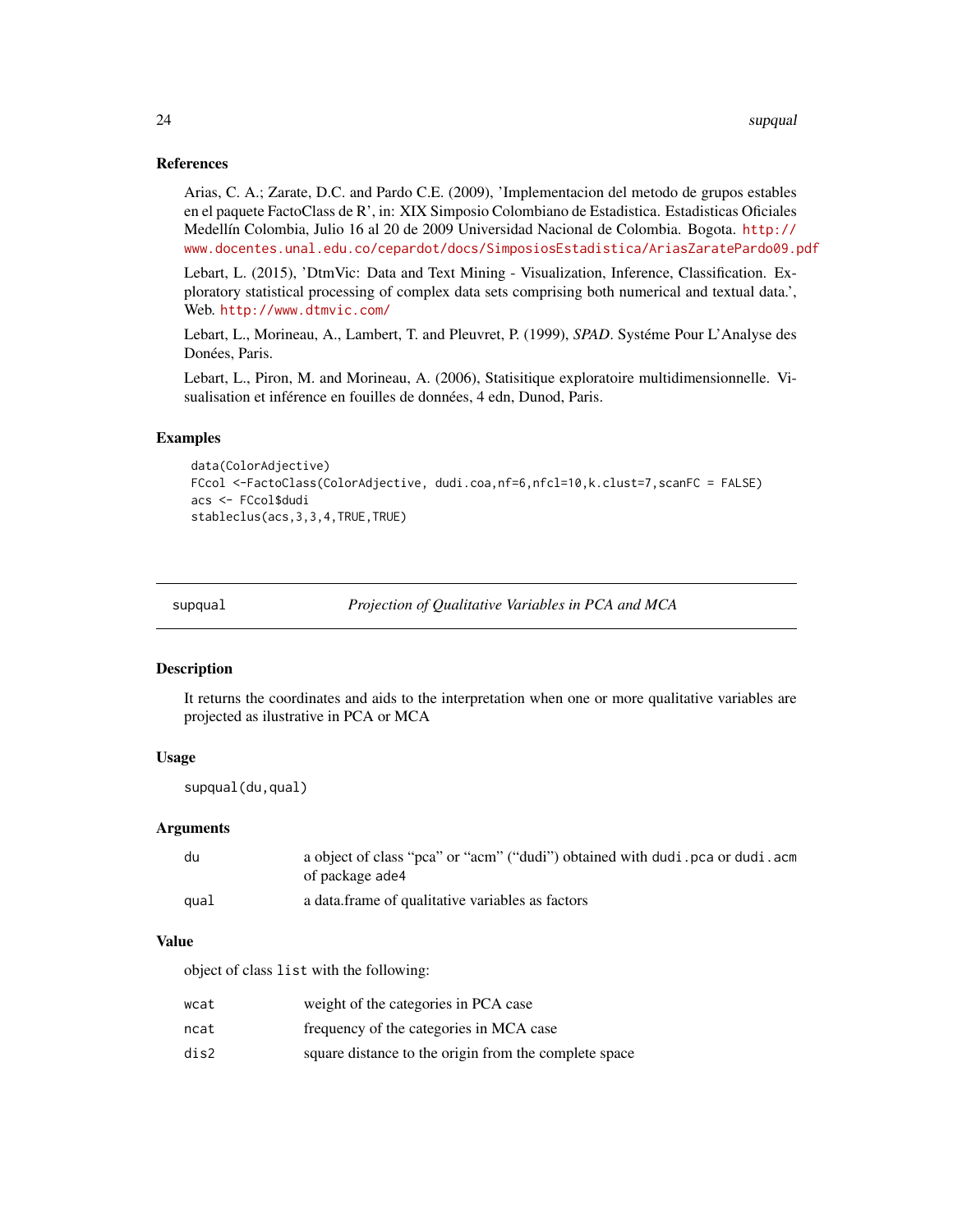#### <span id="page-24-0"></span>Vietnam 25

| coor | factorial coordinates   |
|------|-------------------------|
| tv   | test values             |
| cos2 | square cosinus          |
| scr  | relation of correaltion |

# Author(s)

Campo Elias Pardo <cepardot@unal.edu.co>

# Examples

```
# in PCA
data(admi)
Y<-admi[,2:6]
pcaY<-dudi.pca(Y,scannf=FALSE)
Yqual<-admi[,c(1,8)]
supqual(pcaY,Yqual)
# in MCA
Y<-admi[,c(8,11,9,10)]
mcaY<-dudi.acm(Y,scannf=FALSE)
supqual(mcaY,admi[,c(1,13)])
```
Vietnam *Student opinions about the Vietnam War*

#### Description

The newspaper of the students of the University of Chapel Hill (North Carolina) conducted a survey of student opinions about the Vietnam War in May 1967. Responses were classified by sex, year in the program and one of four opinions:

- A defeat power of North Vietnam by widespread bombing and land invasion
- B follow the present policy
- C withdraw troops to strong points and open negotiations on elections involving the Viet Cong
- D immediate withdrawal of all U.S. troops

#### Usage

data(Vietnam)

#### Format

The 3147 consulted students were classified considering the sex, year of study and chosen strategy, originating a contingency table of 10 rows: M1 to M5 and F1 to F5 (the years of education are from 1 to 5 and sexes are male (M) and female (F)) and 4 columns A, B, C and D.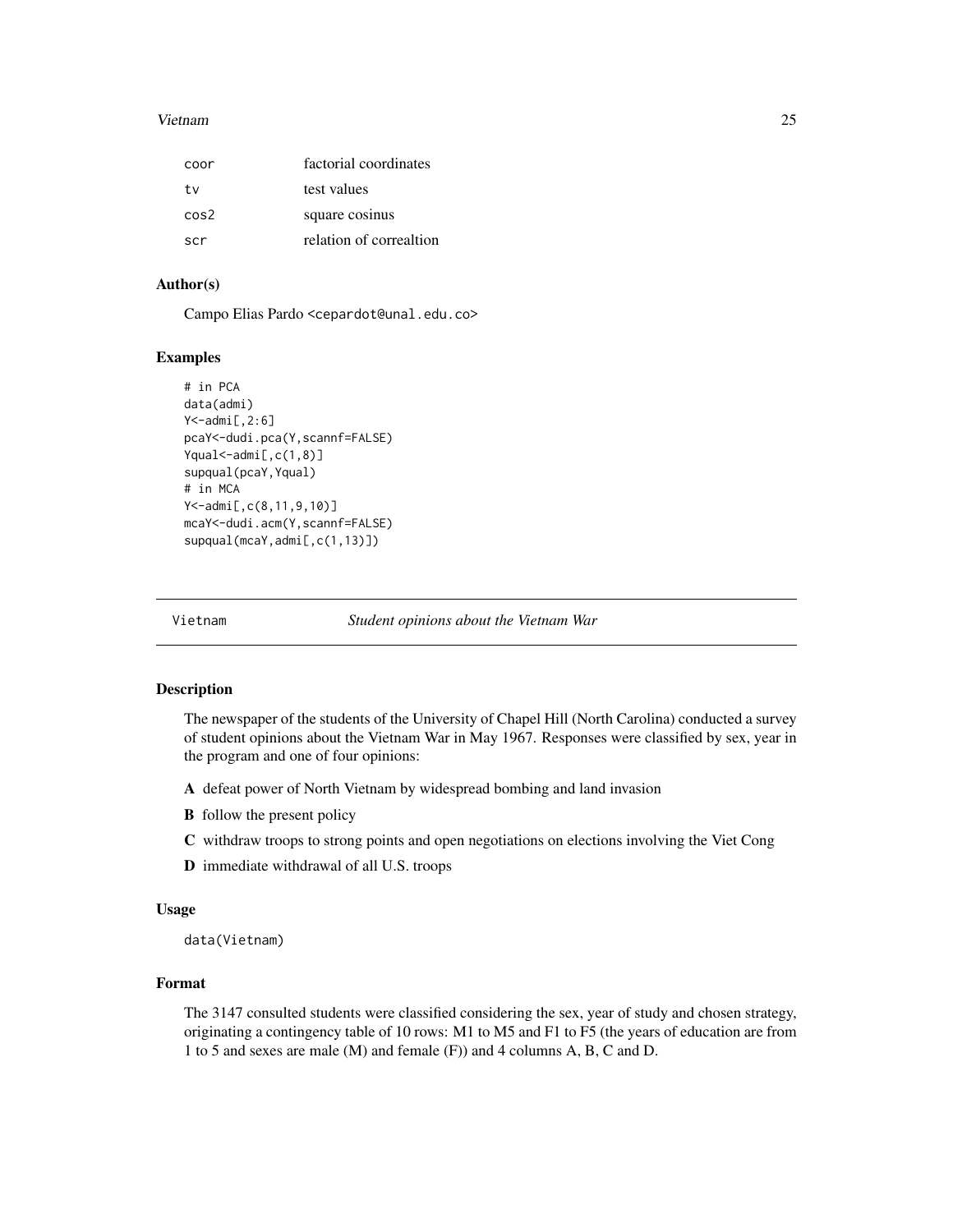#### <span id="page-25-0"></span>Source

Fine, J. (1996), 'Iniciación a los análisis de datos multidimensionales a partir de ejemplos', Notes of course, Montevideo

#### References

Julian Faraway (2007). faraway: Functions and datasets for books by Julian Faraway, R package version 1.0.2, <http://www.maths.bath.ac.uk/>

ward.cluster *Hierarchic Classification by Ward's Method*

#### Description

Performs the classification by Ward's method from the matrix of Euclidean distances.

#### Usage

ward.cluster(dista, peso = NULL , plots = TRUE, h.clust = 2, n.indi = 25 )

#### Arguments

| dista   | matrix of Euclidean distances (class(dista)=="dist").                                                                                                                          |
|---------|--------------------------------------------------------------------------------------------------------------------------------------------------------------------------------|
| peso    | (Optional) weight of the individuals, by default equal weights                                                                                                                 |
| plots   | it makes dendrogram and histogram of the Ward's method                                                                                                                         |
| h.clust | if it is '0' returns a object of class holiest and a table of level indices, if it is '1'<br>returns a object of class heliust, if it is '2' returns a table of level indices. |
| n.indi  | number of indices to draw in the histogram (default 25).                                                                                                                       |

#### Details

It is an entrance to the function h.clus to obtain the results of the procedure presented in Lebart et al. (1995). Initially the matrix of distances of Ward of the elements to classify is calculated:

The Ward's distance between two elements to classify \$i\$ and \$l\$ is given by:

 $W(i, l) = (m_i * m_l)/(m_i + m_i) * dist(i, l)^2$ 

where  $m_i$  is y  $m_l$  is are the weights and  $sdist(i,l)$  is the Euclidean distance between them.

#### Value

It returns an object of class hclust and a table of level indices (depending of h.clust). If plots = TRUE it draws the indices of level and the dendrogram.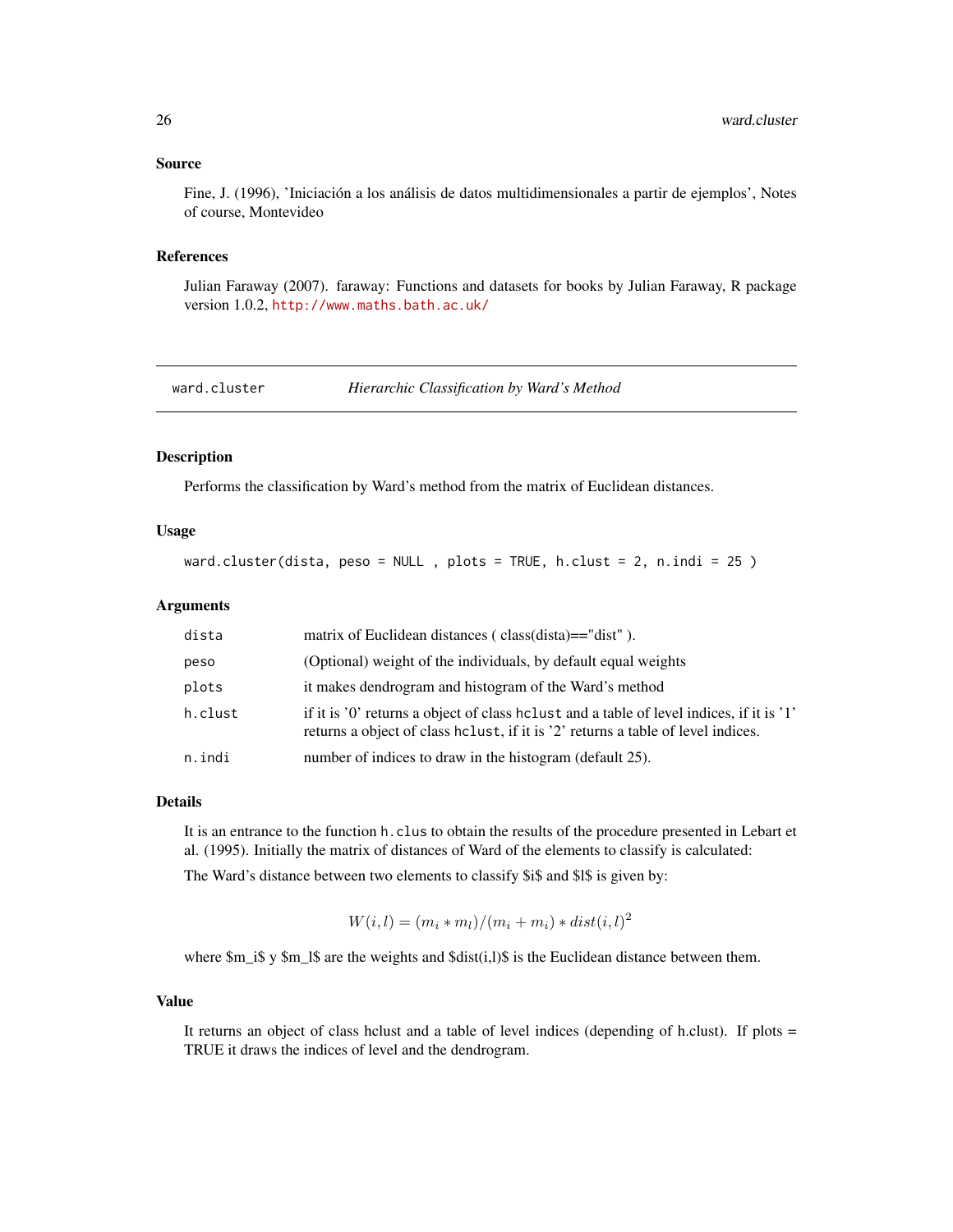# ward.cluster 27

# Author(s)

Pedro Cesar del Campo <pcdelcampon@unal.edu.co>, Campo Elias Pardo <cepardot@unal.edu.co> <http://www.docentes.unal.edu.co/cepardot>

# References

Lebart, L. and Morineau, A. and Piron, M. (1995) *Statisitique exploratoire multidimensionnelle*, Paris.

```
data(ardeche)
ca <- dudi.coa(ardeche$tab,scannf=FALSE,nf=4)
 ward.cluster( dista= dist(ca$li), peso=ca$lw )
 dev.new()
 HW <- ward.cluster( dista= dist(ca$li), peso=ca$lw ,h.clust = 1)
 plot(HW)
 rect.hclust(HW, k=4, border="red")
```